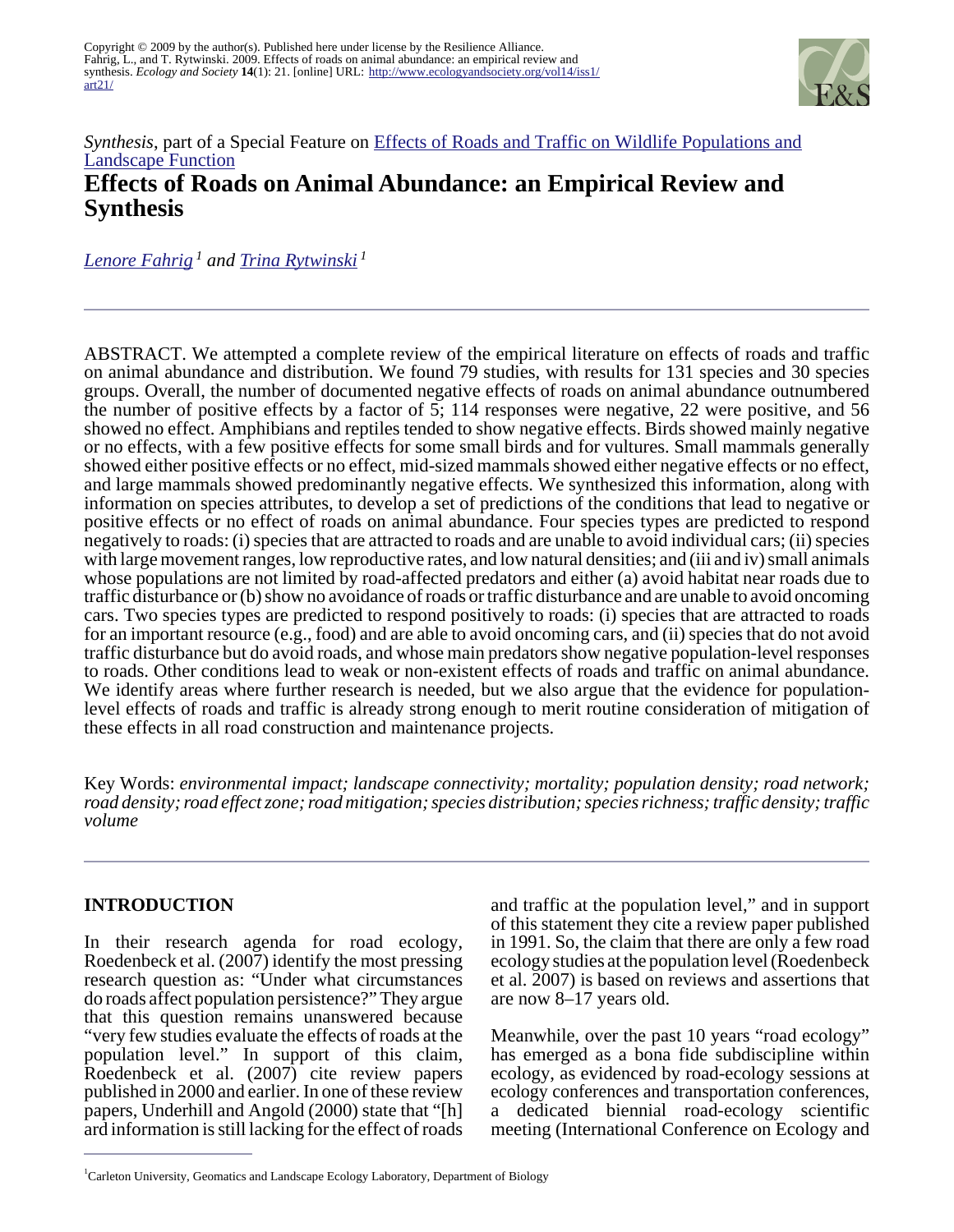Transportation), the emergence of road-ecology research centers (e.g., Road Ecology Center, University of California at Davis; Center for Transportation and the Environment, North Carolina State University; Western Transportation Institute, Montana State University), and a textbook on road ecology (Forman et al. 2003). This interest in the ecological effects of roads has increased along with the ever-expanding transportation network. The main concern among conservationists and environmental planners is that roads and traffic may be reducing or even eliminating wildlife populations (Trombulak and Frissell 2000, Forman et al. 2003). Is this concern backed up by empirical evidence? A current review of the state of population-level research into road effects is clearly needed. Therefore, the first objective of this paper is to conduct a complete review of the empirical literature on effects of roads on animal population abundance and distribution, to provide an up-to-date summary of the state of knowledge in this area.

Our second objective is to develop a set of working hypotheses and predictions in answer to Roedenbeck et al.'s (2007) question above: under what circumstances do roads affect population persistence? Our approach was to compare the findings of our literature review with hypotheses that have been proposed as explanations for road effects. These hypotheses fall into two main sets: hypotheses based on species behavioral responses to roads and traffic and hypotheses based on species attributes that are correlated with body size.

In the first set, Jaeger et al. (2005) proposed that there are three behavioral responses to roads and traffic: (i) avoidance of the road surface, (ii) avoidance of traffic emissions and disturbance (noise, lights, chemical emissions), and (iii) the ability of the animal to move out of the path of an oncoming vehicle (labeled "car avoidance" by Jaeger et al. (2005)). Avoidance of the road surface reduces animal mortality on roads but also reduces accessibility of habitats and other resources. Note that road-surface avoidance also includes situations where the animal may not behaviorally avoid the road, but the road design represents a physical barrier to animal movement (e.g., a fenced road). Jaeger and Fahrig (2004) referred to complete road avoidance as the "fence effect," emphasizing its functional equivalency to a physical barrier. Avoidance of traffic disturbance and emissions reduces habitat quality within the vicinity of roads; the higher the amount of traffic on the road, the more

habitat is effectively lost to the species. Car avoidance, on the other hand, allows the animal to cross the road without being killed on it. An additional behavioral response to roads is attraction to the road, which increases the frequency with which animals enter the road and, therefore, increases the mortality risk (Forman et al. 2003).

Hypotheses in the second set argue that larger animals are more vulnerable to roads because they are more mobile, have lower reproductive rates, and occur naturally at lower densities than do small animals (Gibbs and Shriver 2002). Individuals of highly mobile species, *i.e.*, species that move frequently and/or over large distances, are more likely to interact with a given road network, thus increasing the chance of road mortality (Carr and Fahrig 2001). Because of their lower reproductive rates and lower natural densities (larger home ranges), populations of large animals are less able than populations of small animals to rebound from low numbers resulting from road mortality, or to persist at low numbers due to the animal's avoidance of areas with high road density (Gibbs and Shriver 2002). In addition, roads could indirectly cause increases in populations of smaller animals, if these animals are prey for larger animals whose populations are reduced by roads, i.e., the road effect could cause release from predation (Rytwinski and Fahrig 2007).

In this paper, we review the empirical literature on effects of roads and traffic on animal abundance and distribution. In addition, we synthesize this information, in the context of the ideas above, to develop what we believe to be the state-of-thescience on the circumstances under which roads affect population abundance and distribution.

## **METHODS**

The purpose of the literature review was to collect and synthesize all published empirical information on the effects of roads and traffic on animal abundance. We used "animal abundance" as a rather general term to include population size (or relative size), population density (or relative density), species presence or absence, or species richness (i. e., species presence or absence summed across species). The studies in our review fall into three general categories. The first category includes studies that document animal abundances at different distances from a road. Some of these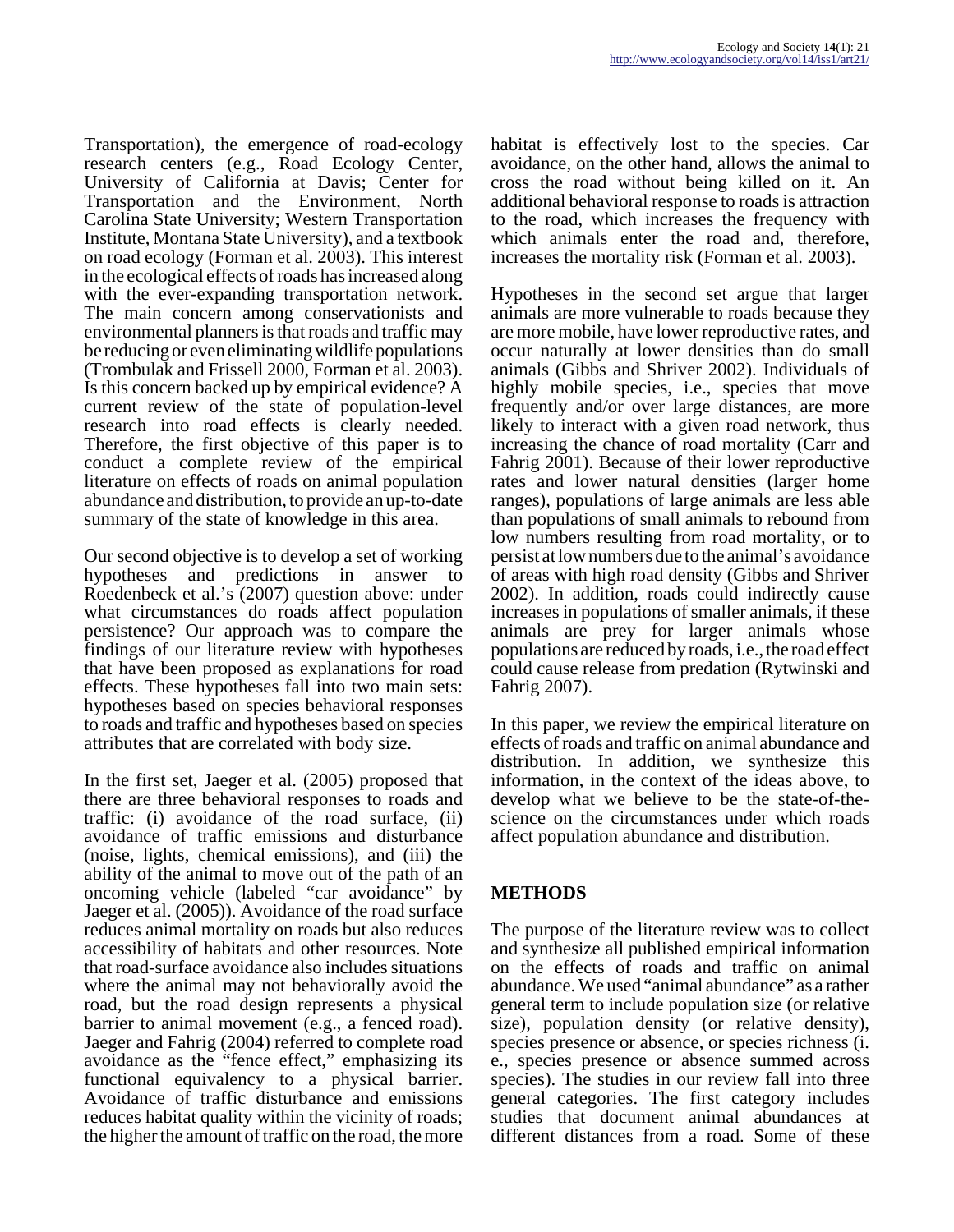studies considered only two distances: adjacent to the road vs. farther from the road. The second general category includes studies comparing animal abundances in different landscapes or regions with different road densities. Studies that compare road densities within individual animals' territories (presence) with road densities in areas outside animal territories (absence) are a subset within this category. The third general category includes studies that document the effects of roads and traffic on animal reproduction or mortality, along with calculations of the consequences of these effects for animal abundance.

We attempted a complete literature review, with the following restrictions. First, the papers had to present a quantitative analysis relating animal abundance to roads and traffic. We did not include studies of road or traffic effects on animal mortality, reproduction, movement, or genetic differentiation, unless the authors quantitatively demonstrated the impact of the effect(s) on animal abundance. For example, Hels and Buchwald (2001) estimated that 5%–25% of some frog populations are killed by traffic mortality. However, as they did not determine the effect of this mortality on population abundance, we did not include the study in our review. We included all studies showing negative or positive effects of roads and traffic on animal abundance except when the road effect and habitat were completely confounded. For example, studies of species that preferentially live in or on road verges and studies comparing population sizes in grassy roadside verges vs. neighboring forest patches completely confound a habitat effect with the road effect, so were not included. Note, however, that many of the studies included in our review did contain correlations or likely correlations between roads and traffic and other variables that could have been fully or partly responsible for the patterns attributed to roads, or could have masked real effects of roads. We discuss the implications of these correlations in the Discussion. We included studies showing no effect of roads or traffic on animal abundance, except when statistical power was very low, i.e., very low sample sizes or very high variance around abundance estimates.

## **RESULTS**

Altogether we found 79 studies, with results for 131 species and 30 species groups, documenting effects of roads and traffic on animal abundance (Table 1). The studies included animals from a wide range of taxa (invertebrates, herptiles, birds, and mammals), trophic levels (herbivores, carnivores, omnivores, and scavengers) and habitats (forests, grasslands, and wetlands). Studies were located predominantly in Europe and North America, but there were also studies in Australia, Africa, and India.

Some general patterns are evident from Table 1. First, the number of documented negative effects of roads on animal abundance outnumbered the number of positive effects by a factor of 5; overall, 114 responses were negative, 22 were positive, and 56 showed no effect. Note, in some cases, there was more than one result for a particular species because some species were included in more than one study (Table 1). Second, there were some clear differences among the groups in Table 1. Amphibians and reptiles tended to show negative effects. Birds showed mainly negative or no effects, with a few positive effects for some small birds and for vultures. Small mammals generally showed either positive effects or no effect, mid-sized mammals showed either negative effects or no effect, and large mammals showed predominantly negative effects. General patterns for invertebrates were not apparent, because of the small number of studies for this group.

In the following three sections, we synthesize the information in Table 1 into a set of hypotheses predicting species responses to roads and traffic. This is based on the patterns in Table 1 and information on: (i) species behavioral responses to roads and traffic, (ii) species reproductive rates, movement ranges, and natural densities, and (iii) trophic interactions.

### **REASONS FOR NEGATIVE ROAD EFFECTS**

There are two general categories of species or species groups showing negative effects of roads on animal abundance: species that are vulnerable to traffic disturbances (noise, lights, pollution, traffic motion) and species that are vulnerable to road mortality. Vulnerability to traffic disturbance likely explains many of the bird responses and some of the mid- and large-sized mammal responses in Table 1. Traffic noise seems to be a problem for communication among songbirds (Reijnen et al. 1996, Forman et al. 2002, Rheindt 2003), possibly leading to low abundances near roads, and direct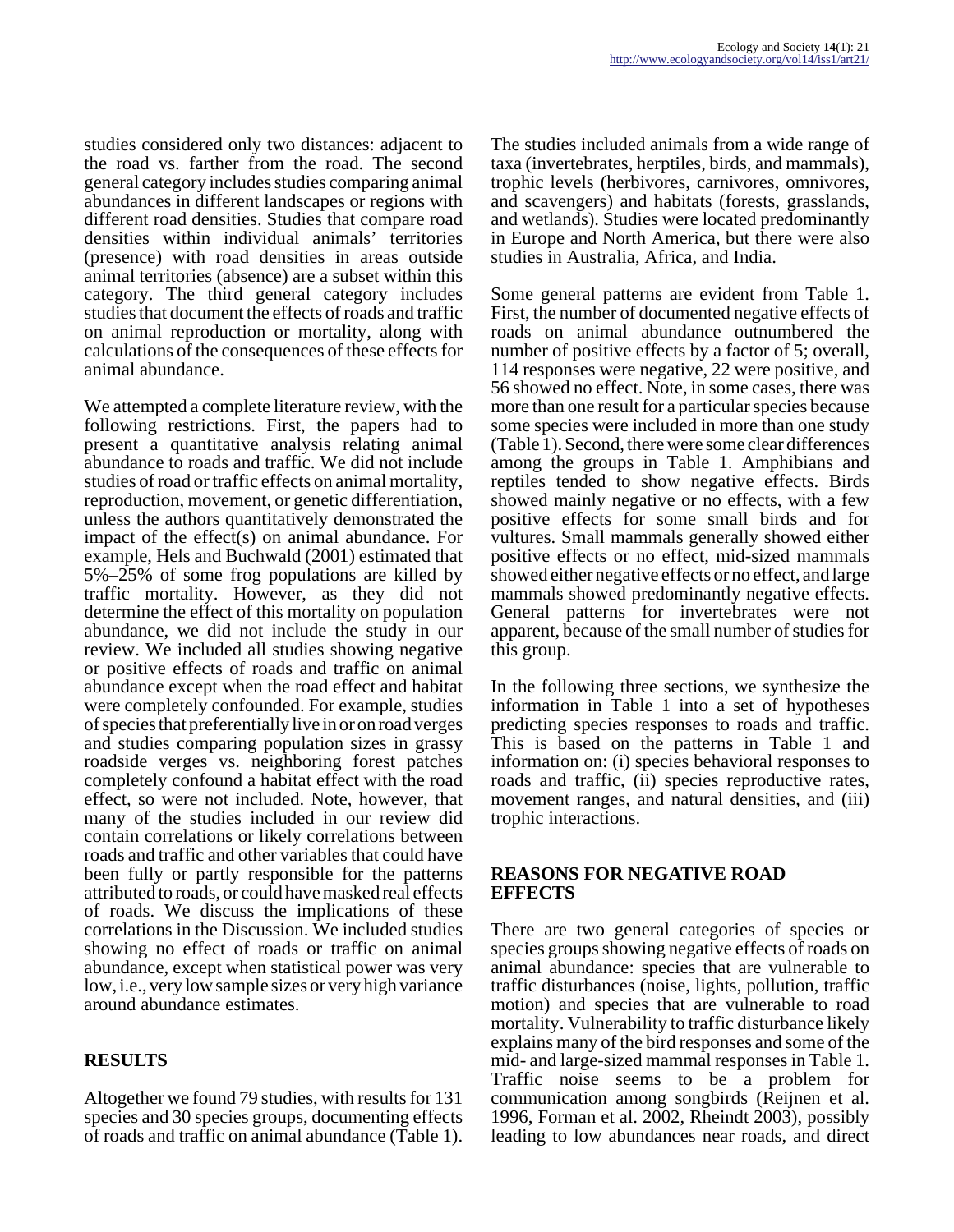| Species or Species Group                  | Direction of Road<br>or Traffic Effect | Reference(s)                                                                     |
|-------------------------------------------|----------------------------------------|----------------------------------------------------------------------------------|
| Invertebrates                             |                                        |                                                                                  |
| invertebrate order diversity              | neutral                                | Luce and Crowe (2001)                                                            |
| butterfly species richness                | negative<br>neutral                    | White and Kerr (2007)<br>Munguira and Thomas (1992)                              |
| butterfly total abundance                 | neutral                                | Munguira and Thomas (1992)                                                       |
| carabid species richness                  | negative                               | Koivula and Vermeulen (2005)                                                     |
| carabid total abundance                   | negative                               | Koivula and Vermeulen (2005)                                                     |
| Calathus micropterus                      | negative                               | Koivula and Vermeulen (2005)                                                     |
| Carabus nemoralis                         | neutral                                | Koivula and Vermeulen (2005)                                                     |
| Pterostichus melanarius                   | neutral                                | Koivula and Vermeulen (2005)                                                     |
| Herptiles                                 |                                        |                                                                                  |
| herptile species richness                 | negative                               | Findlay and Bourdages (2000)                                                     |
| Amphibians                                |                                        |                                                                                  |
| amphibian species richness                | negative                               | Findlay and Houlahan (1997)<br>Parris (2006)<br>Houlahan and Findlay (2003)      |
|                                           | neutral                                | Loehle et al. (2005)                                                             |
| amphibian total abundance                 | negative                               | Houlahan and Findlay (2003)                                                      |
| anuran species richness                   | negative                               | Eigenbrod et al. (2008a)                                                         |
| anuran total abundance                    | negative<br>neutral                    | Fahrig et al. (1995)<br>Fahrig et al. (1995)                                     |
| salamander relative species richness      | negative                               | Porej et al. (2004)                                                              |
| salamander total abundance                | negative                               | Semlitsch et al. (2007)<br>deMaynadier and Hunter<br>(2000)                      |
| American toad (Bufo americanus)           | negative                               | Eigenbrod et al. (2008a)<br>Trenham et al. (2003)                                |
| treefrog (Hyla arborea)                   | negative                               | Pellet et al. (2004a, b)                                                         |
| Cope's gray tree frog (Hyla chrysoscelis) | neutral                                | Trenham et al. (2003)                                                            |
| gray treefrog (Hyla versicolor)           | negative<br>neutral                    | Houlahan and Findlay (2003)<br>Eigenbrod et al. (2008a)<br>Trenham et al. (2003) |

# **Table 1.** Documented effects of roads and traffic on animal abundance.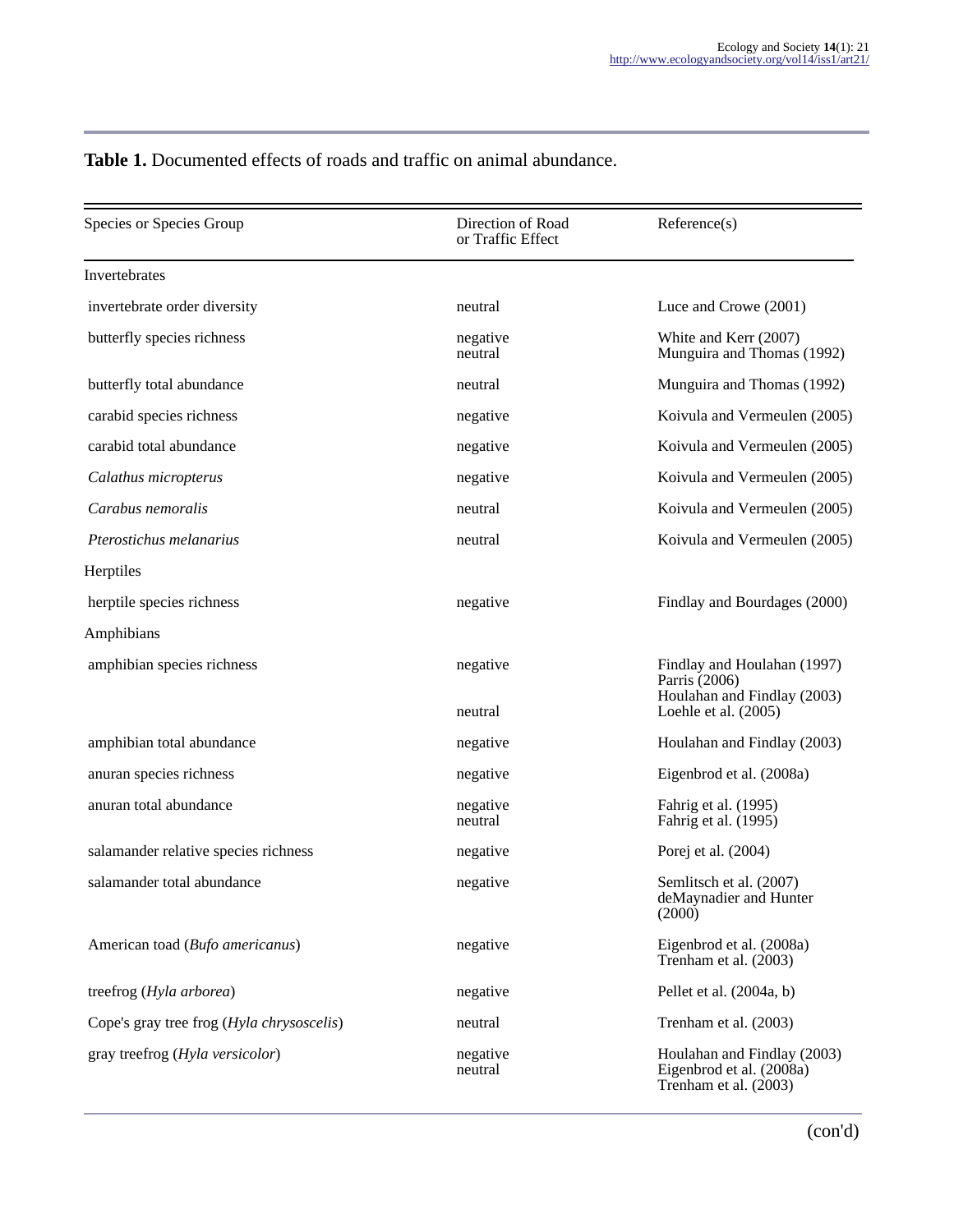| spadefoot toad (Pelobates fuscus)                               | negative<br>neutral | Nyström et al. (2007)<br>Nyström et al. (2002)                                                             |
|-----------------------------------------------------------------|---------------------|------------------------------------------------------------------------------------------------------------|
| spring peeper ( <i>Pseudacris crucifer</i> )                    | negative<br>neutral | Houlahan and Findlay (2003)<br>Eigenbrod et al. (2008a)<br>Trenham et al. (2003)                           |
| western chorus frog (Pseudacris triseriata)                     | neutral             | Trenham et al. (2003)                                                                                      |
| moor frog (Rana arvalis)                                        | negative            | Vos and Chardon (1998)                                                                                     |
| green frog (Rana clamitans)                                     | negative<br>neutral | Houlahan and Findlay (2003)<br>Eigenbrod et al. (2008a)<br>Trenham et al. (2003)<br>Carr and Fahrig (2001) |
| leopard frog (Rana pipiens)                                     | negative            | Eigenbrod et al. (2008a)<br>Carr and Fahrig (2001)                                                         |
|                                                                 | neutral             | Trenham et al. $(2003)$                                                                                    |
| mink frog (Rana septentrionalis)                                | negative            | Houlahan and Findlay (2003)                                                                                |
| wood frog (Rana sylvatica)                                      | negative<br>neutral | Houlahan and Findlay (2003)<br>Eigenbrod et al. (2008a)<br>Porej et al. (2004)<br>Skidds et al. (2007)     |
|                                                                 | positive            | Trenham et al. (2003)                                                                                      |
| spotted salamander (Ambystoma<br>maculatum)                     | neutral             | Porej et al. (2004)<br>Skidds et al. (2007)                                                                |
| smallmouth salamander (Ambystoma<br><i>texanum</i> )            | neutral             | Porej et al. (2004)                                                                                        |
| Jefferson's salamander (Ambystoma<br><i>jeffersonianum</i> )    | neutral             | Porej et al. (2004)                                                                                        |
| tiger salamander (Ambystoma tigrinum<br><i>tigrinum</i> )       | negative            | Porej et al. (2004)                                                                                        |
| blue-spotted salamander (Ambystoma<br>laterale)                 | negative            | Houlahan and Findlay (2003)                                                                                |
| Appalachian seal salamander (Desmognathus<br><i>monticola</i> ) | negative            | Ward et al. (2008)                                                                                         |
| mountain dusky salamander (Desmognathus<br><i>ochrophaeus</i> ) | negative            | Ward et al. (2008)                                                                                         |
| northern two-lined salamander (Eurycea<br>bislineata)           | positive            | Ward et al. (2008)                                                                                         |
| southern gray-cheeked salamander<br>(Plethodon metcalfi)        | negative            | Semlitsch et al. (2007)                                                                                    |
| red-spotted newt (Notophthalmus<br>viridescens viridescens)     | negative            | Porej et al. (2004)                                                                                        |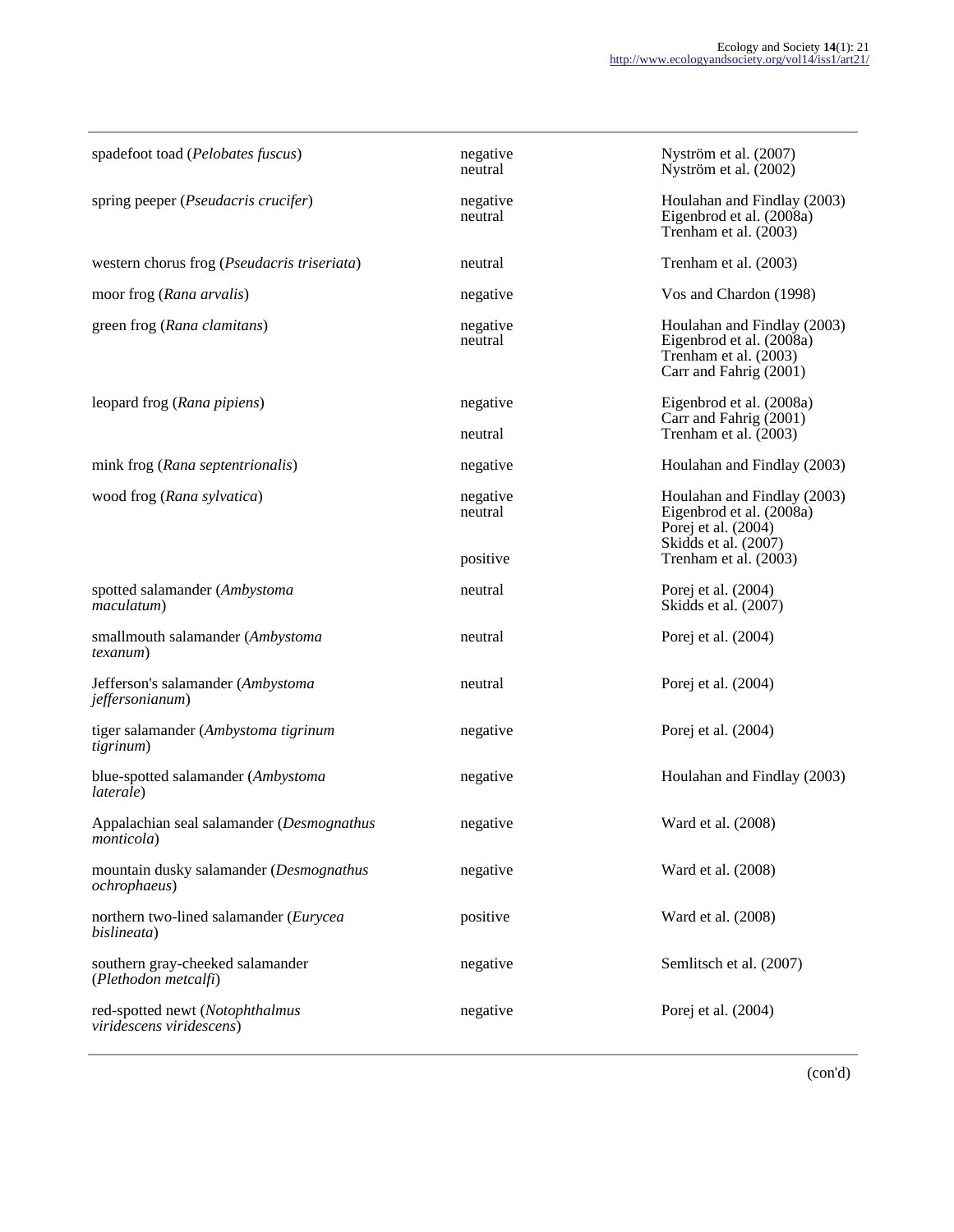| Rentue |
|--------|
|--------|

| reptile species richness                                         | neutral             | Loehle et al. $(2005)$                                      |
|------------------------------------------------------------------|---------------------|-------------------------------------------------------------|
| snake total abundance                                            | negative<br>neutral | Rudolph et al. (1999)<br>Sullivan (2000)                    |
| turtle total abundance                                           | negative            | Gibbs and Shriver (2002)                                    |
| large-bodied turtle total abundance                              | negative            | Gibbs and Shriver (2002)                                    |
| small-bodied turtle total abundance                              | neutral             | Gibbs and Shriver (2002)                                    |
| eastern diamondback rattlesnake (Crotalus<br><i>adamanteus</i> ) | positive            | Steen et al. (2007)                                         |
| timber rattlesnake (Crotalus horridus)                           | negative            | Steen et al. (2007)                                         |
| black ratsnake (Elaphe obsoleta)                                 | negative            | Row et al. (2007)                                           |
| Galápagos lava lizard (Microlophus<br><i>albemarlensis</i> )     | negative            | Tanner and Perry (2007)                                     |
| painted turtle (Chrysemys picta bellii)                          | negative            | Fowle (1990)                                                |
| desert tortoise (Gopherus agassizii)                             | negative            | Boarman and Sazaki (2006)                                   |
| <b>Birds</b>                                                     |                     |                                                             |
| bird species richness                                            | negative            | Findlay and Bourdages (2000)<br>Findlay and Houlahan (1997) |
| Small birds                                                      |                     |                                                             |
| small bird summed density                                        | negative            | Reijnen et al. (1996)                                       |
| grassland bird presence                                          | negative            | Forman et al. (2002)                                        |
| grassland passerines total abundance                             | neutral             | Warner (1992)                                               |
| Yellow Thornbill (Acanthiza nana)                                | positive*           | Pocock and Lawrence (2005)                                  |
| Skylark (Alauda arvensis)                                        | negative            | Reijnen et al. (1996)                                       |
| Meadow Pipit (Anthus pratensis)                                  | negative            | Reijnen et al. (1996)                                       |
| Florida Scrub Jay (Aphelocoma<br>coerulescens)                   | negative            | Mumme et al. (2000)                                         |
| Linnet (Carduelis cannabina)                                     | negative            | Peris and Pescador (2004)                                   |
| Goldfinch (Carduelis carduelis)                                  | neutral             | Peris and Pescador (2004)                                   |
| Greenfinch (Carduelis chloris)                                   | neutral             | Peris and Pescador (2004)                                   |
| Short-toed Treecreeper (Certhia<br>brachydactyla)                | neutral             | Peris and Pescador (2004)                                   |
| Bobolink (Delichonyx oryzivorus)                                 | negative            | Forman et al. (2002)                                        |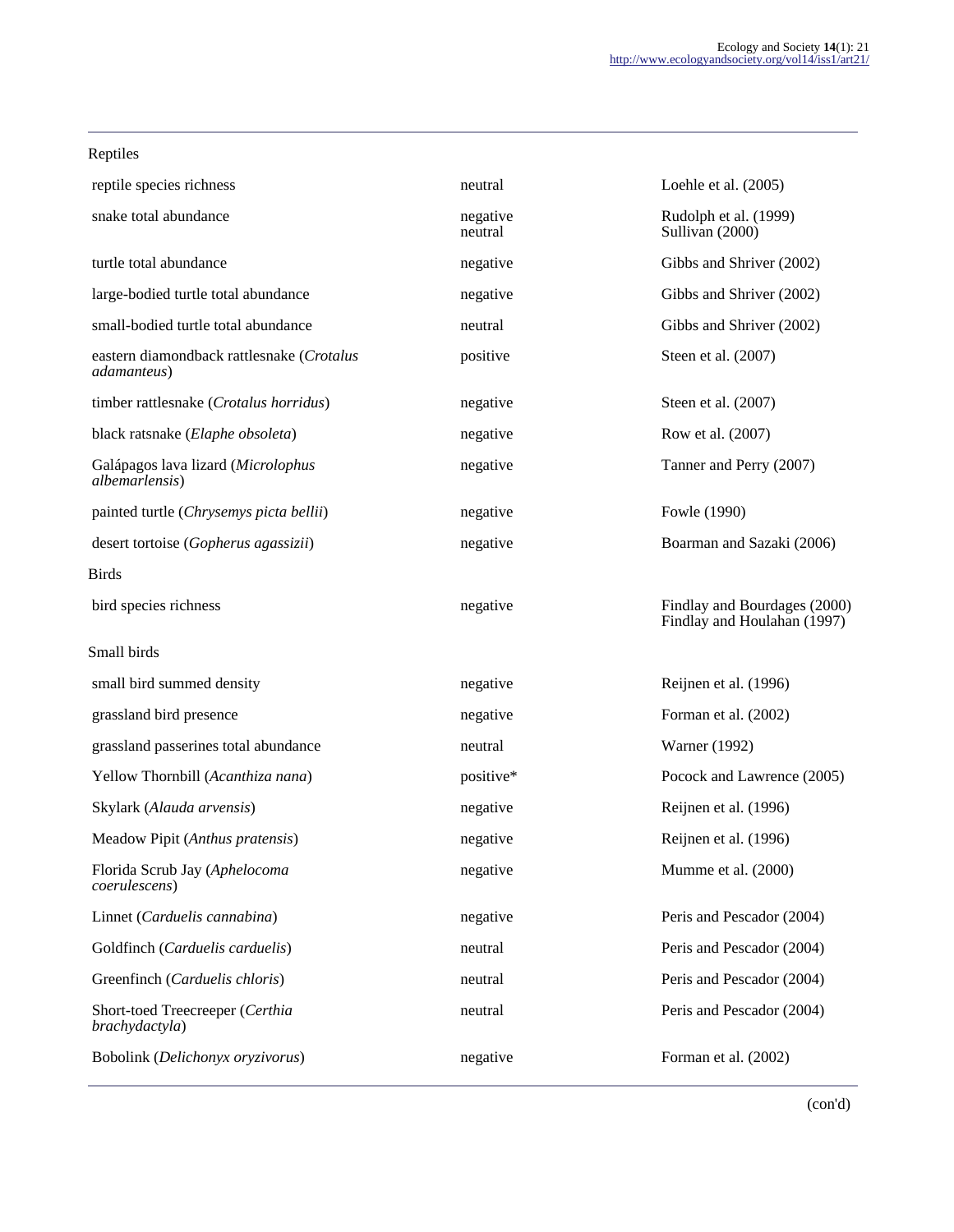Galah (*Eolophus roseicapillus*) negative\* Pocock and Lawrence (2005) Pied Flycatcher (*Ficedula hypoleuca*) negative https://www.file.com/integrative Kuitunen et al. (2003) Chafffinch (*Fringilla coelebs*) neutral Peris and Pescador (2004) Crested Lark (*Galerida cristata*) neutral Peris and Pescador (2004) Oystercatcher (*Haematopus ostralegus*) negative Woodchat Shrike (*Lanius senator*) negative Peris and Pescador (2004) Yellow-Tufted Honeyeater (*Lichenostomus melanops*) Fuscous Honeyeater (*Lichenostomus fuscus*) negative\* Pocock and Lawrence (2005) Black-tailed Godwit (*Limosa limosa*) negative Reijnen et al. (1996) Woodlark (*Lullula arborea*) negative Peris and Pescador (2004) Superb Fairy-Wren (*Malurus cyaneus*) positive\* Pocock and Lawrence (2005) Corn Bunting (*Miliaria calandra*) positive Peris and Pescador (2004) Yellow Wagtail (*Motacilla flava*) neutral/negative Reijnen et al. (1996) Wheatear (*Oenanthe oenanthe*) negative Peris and Pescador (2004) Striated Pardalote (*Pardalotus striatus*) negative\* Pocock and Lawrence (2005) Blue Tit (*Parus caeruleus*) heutral peris and Pescador (2004) neutral Peris and Pescador (2004) Great Tit (*Parus major*) **neutral** Peris and Pescador (2004) House Sparrow (*Passer domesticus*) positive positive Peris and Pescador (2004) Rock Sparrow (*Passer petronia*) positive positive Peris and Pescador (2004) Black Redstart (*Phoenicurus ochrurus*) neutral Peris and Pescador (2004) Iberian Chiffchaff (*Phylloscopus brehmii*) negative Peris and Pescador (2004) Serin (*Serinus serinus*) **neutral** Peris and Pescador (2004) Nuthatch (*Sitta europaea*) neutral Peris and Pescador (2004) Eastern Meadowlark (*Sturnella magna*) negative Forman et al. (2002) Starling (*Sturnus unicolor*) **neutral** Peris and Pescador (2004) Blackbird (*Turdus merula*) negative Peris and Pescador (2004) Lapwing (*Vanellus vanellus*) negative Reijnen et al. (1996)

neutral

Reijnen et al. (1996) van der Zande et al. (1980) negative\* Pocock and Lawrence (2005) van der Zande et al. (1980) van der Zande et al. (1980)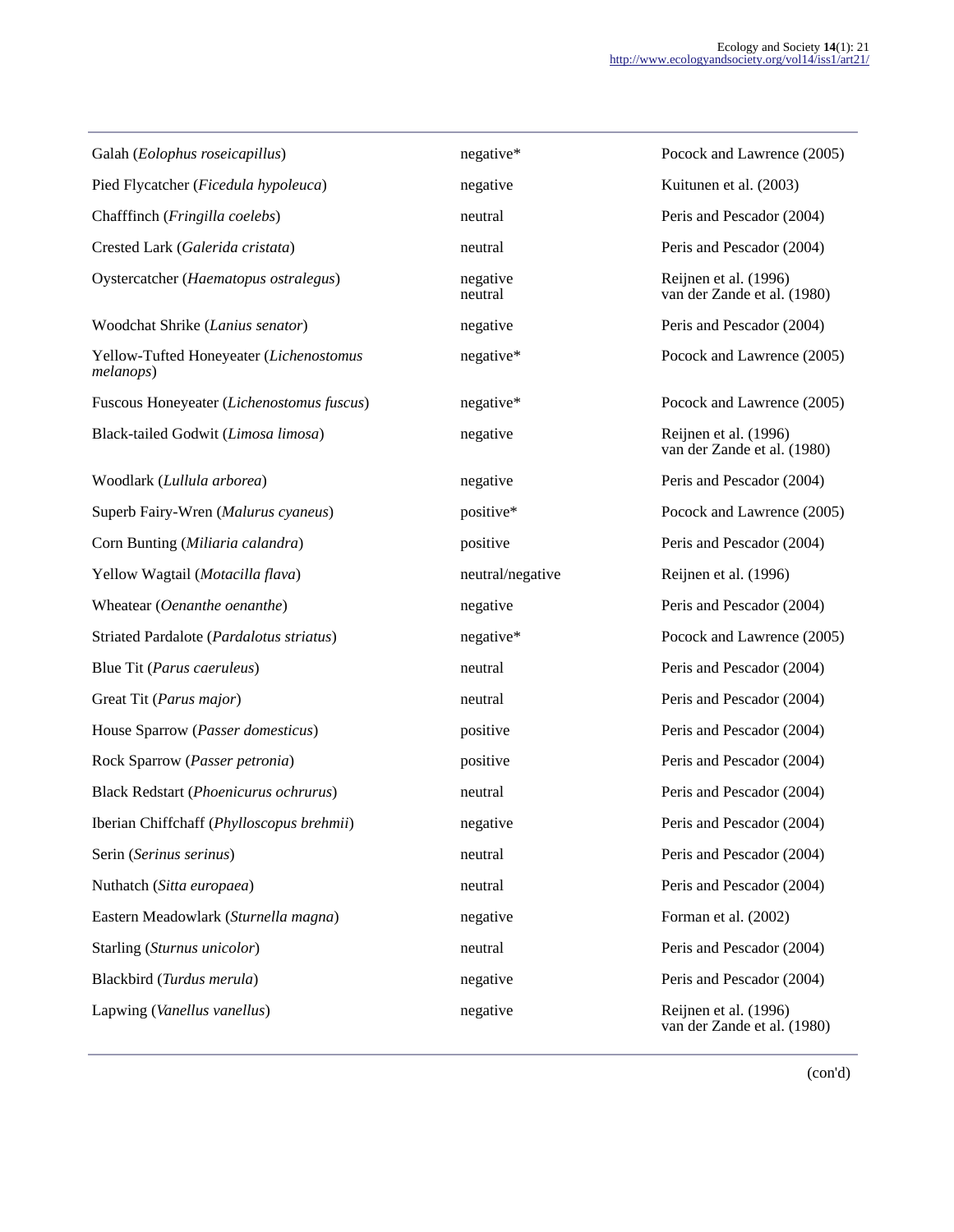#### Large birds

| Shoveler (Anas clypeata)                                                | negative             | Reijnen et al. (1996)                                                             |
|-------------------------------------------------------------------------|----------------------|-----------------------------------------------------------------------------------|
| Mallard (Anas platyrhynchos)                                            | neutral/negative     | Reijnen et al. (1996)                                                             |
| Tufted Duck (Aythya fuligula)                                           | neutral/negative     | Reijnen et al. (1996)                                                             |
| Turkey Vulture (Cathartes aura)                                         | positive             | Coleman and Fraser (1989)                                                         |
| Black Vulture (Coragyps atratus)                                        | positive             | Coleman and Fraser (1989)                                                         |
| Mute Swan (Cygnus olor)                                                 | neutral/negative     | Reijnen et al. (1996)                                                             |
| Coot (Fulica atra)                                                      | negative             | Reijnen et al. (1996)                                                             |
| Sandhill Crane (Grus canadensis)                                        | negative             | Norling et al. (1992)                                                             |
| Bald Eagle (Haliaeetus leucocephalus)                                   | negative             | Anthongy and Isaacs (1989)<br>Paruk (1987)                                        |
| Redshank (Tringa tetanus)                                               | neutral/negative     | Reijnen et al. (1996)                                                             |
| Mammals                                                                 |                      |                                                                                   |
| mammal species richness                                                 | neutral/negative     | Findlay and Houlahan (1997)                                                       |
| Small mammals                                                           |                      |                                                                                   |
| small mammal species richness                                           | neutral              | Garland and Bradley (1984)                                                        |
| small mammal total abundance                                            | neutral<br>positive* | Garland and Bradley (1984)<br>Rosa and Bissonette (2007)<br>Adams and Geis (1983) |
| white-tailed antelope squirrel (Ammospermo-<br><i>philus leucurus</i> ) | neutral              | Garland and Bradley (1984)                                                        |
| black-tailed prairie dog (Cynomys<br>ludovicianus)                      | positive             | Johnson and Collinge (2004)                                                       |
| Merriam's kangaroo rat (Dipodomys<br>merriami)                          | neutral              | Garland and Bradley (1984)                                                        |
| kangaroo rat (Dipodomys microps)                                        | positive*            | Rosa and Bissonette (2007)                                                        |
| prairie vole (Microtus ochrogaster)                                     | neutral/positive     | Adams and Geis (1983)                                                             |
| California vole (Microtus californicus)                                 | neutral/positive     | Adams and Geis (1983)                                                             |
| house mouse (Mus musculus)                                              | positive             | Garland and Bradley (1984)                                                        |
| woodrat (Notoma lepida)                                                 | neutral              | Garland and Bradley (1984)                                                        |
| golden mouse (Ochrotomys nuttalli)                                      | neutral/positive     | Adams and Geis (1983)                                                             |
| long-tailed pocket mouse (Perognathus<br><i>formosus</i> )              | neutral              | Garland and Bradley (1984)                                                        |
|                                                                         |                      |                                                                                   |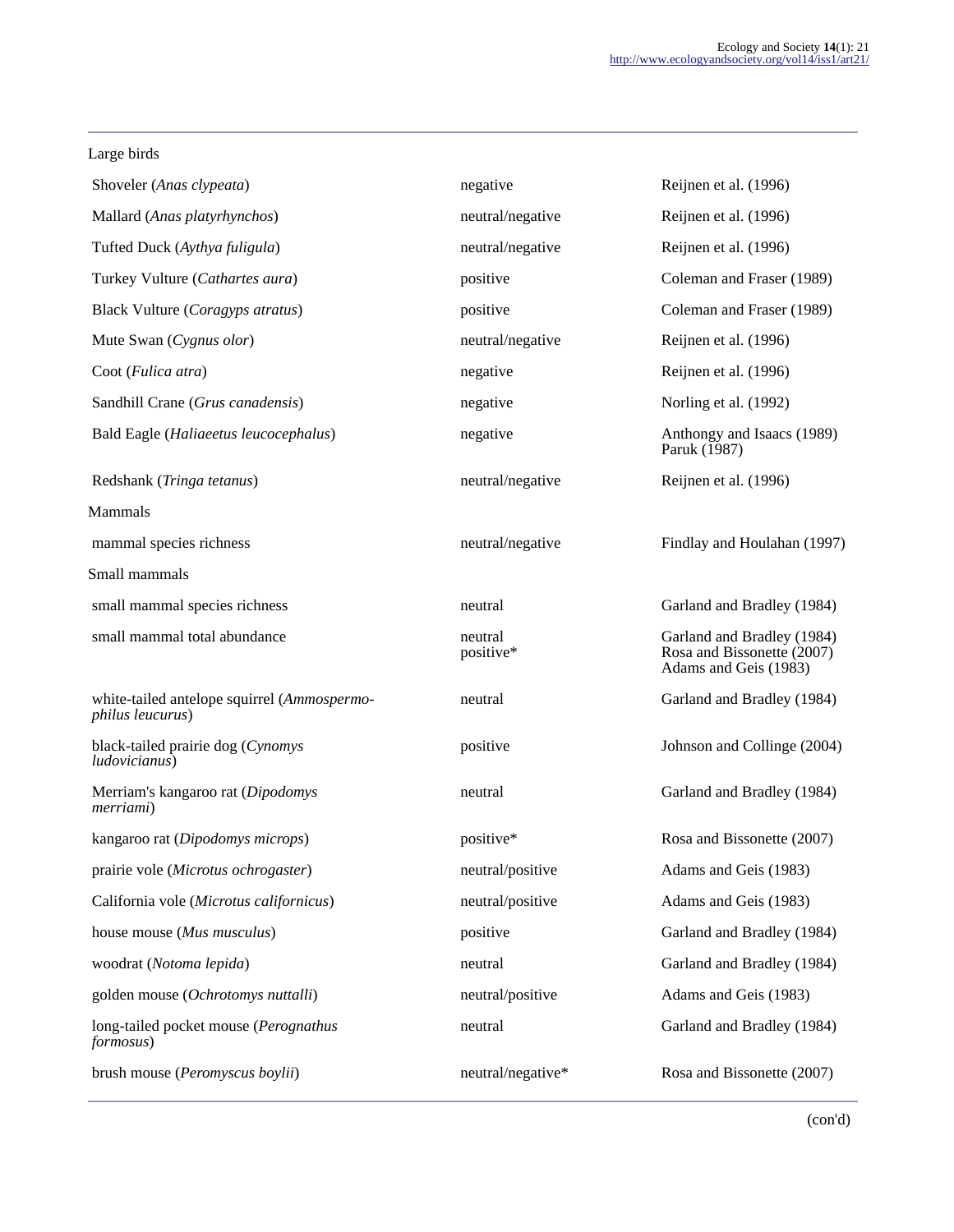| white-footed mouse (Peromyscus leucopus) | neutral<br>neutral/positive<br>positive | McGregor et al. (2008)<br>Adams and Geis (1983)<br>Rytwinski and Fahrig (2007)                              |
|------------------------------------------|-----------------------------------------|-------------------------------------------------------------------------------------------------------------|
| deer mouse (Peromyscus maniculatus)      | neutral/positive                        | Adams and Geis (1983)                                                                                       |
| ship rat (Rattus rattus)                 | neutral                                 | Garland and Bradley (1984)                                                                                  |
| eastern chipmunk (Tamias striatus)       | positive                                | McGregor et al. (2008)                                                                                      |
| Medium-sized mammals                     |                                         |                                                                                                             |
| chacoan peccary (Catagonus wagneri)      | negative                                | Altrichter and Boaglio (2004)                                                                               |
| hedgehog (Erinaceus europaeus)           | negative                                | Huijser and Bergers (2000)                                                                                  |
| brown hare (Lepus europaeus)             | negative                                | Roedenbeck and Voser (2008)                                                                                 |
| American marten (Martes americana)       | neutral                                 | <b>Mowat</b> (2006)                                                                                         |
| badger (Meles meles)                     | negative                                | van der Zee et al. (1992)<br>Roedenbeck and Köhler (2006)                                                   |
| koala (Phascolarctos cinereus)           | negative                                | McAlpine et al. (2006)                                                                                      |
| white-lipped peccary (Tayassu pecari)    | neutral                                 | Altrichter and Boaglio (2004)                                                                               |
| collared peccary (Tayassu tajacu)        | neutral                                 | Altrichter and Boaglio (2004)                                                                               |
| red fox (Vulpes vulpes)                  | negative                                | Roedenbeck and Köhler (2006)                                                                                |
| Large mammals                            |                                         |                                                                                                             |
| impala (Aepyceros melampus)              | neutral                                 | Newmark et al. (1996)                                                                                       |
| moose (Alces alces)                      | neutral                                 | Kunkel and Pletscher (2000)                                                                                 |
| wolf (Canis lupus)                       | negative                                | Fuller (1989)<br>Mech et al. (1988)<br>Thiel (1985)<br>Jedrzejewski et al. (2004)<br>Karlsson et al. (2007) |
| eastern timber wolf (Canis lupus lycaon) | negative                                | Jensen et al. (1986)<br>Mladenoff et al. (1995)                                                             |
| black-backed jackal (Canis mesomelas)    | negative                                | Newmark et al. (1996)                                                                                       |
| roe deer (Capreolus capreolus)           | negative                                | Roedenbeck and Köhler (2006)                                                                                |
| elk (Cervus canadensis)                  | negative                                | Rost and Bailey (1979)                                                                                      |
| wildebeest (Connochaetes taurinus)       | neutral/negative                        | Newmark et al. (1996)                                                                                       |
| zebra (Equus quagga)                     | neutral/negative                        | Newmark et al. (1996)                                                                                       |
| giraffe (Giraffa camelopardalis)         | neutral                                 | Newmark et al. (1996)                                                                                       |
| African elephant (Loxondonta africana)   | negative                                | Newmark et al. (1996)                                                                                       |

Newmark et al. (1996)<br>Barnes et al. (1991)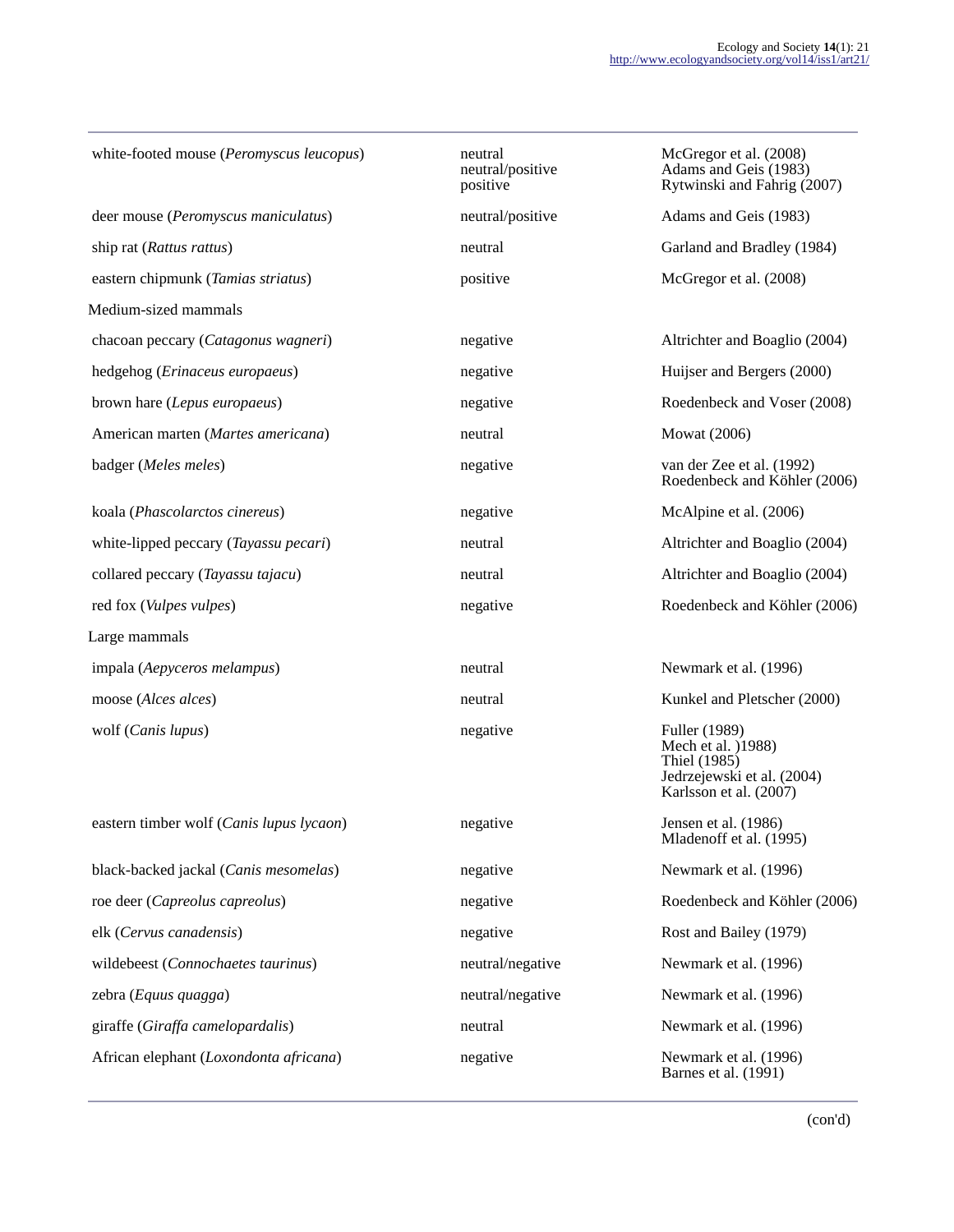| bobcat (Lynx rufus)                             | negative | Lovallo and Anderson (1996)                                                         |
|-------------------------------------------------|----------|-------------------------------------------------------------------------------------|
| Eurasian lynx (Lynx lynx)                       | negative | Niedzialkowska et al. (2006)                                                        |
| Iberian lynx (Lynx pardinus)                    | negative | Palma et al. (1999)                                                                 |
| Mule Deer (Odocoileus hemionus)                 | negative | Rost and Bailey (1979)                                                              |
| Amur tiger (Panthera tigris altaica)            | negative | Kerley et al. (2002)                                                                |
| warthog (Phacochoerus africanus)                | neutral  | Newmark et al. (1996)                                                               |
| cougar (Puma concolor)                          | negative | van Dyke et al. (1986)<br>Dickson and Beier (2002)                                  |
| woodland caribou (Rangifer tarandus<br>caribou) | negative | Dyer et al. (2001)                                                                  |
| bohor reedbuck (Redunca redunca)                | negative | Newmark et al. (1996)                                                               |
| wild boar (Sus scrofa)                          | negative | Roedenbeck and Köhler (2006)                                                        |
| eland (Taurotragus oryx)                        | negative | Newmark et al. (1996)                                                               |
| brown bear ( <i>Ursus arctos</i> )              | negative | Suring et al. (2006)                                                                |
| grizzly bear ( <i>Ursus arctos horribilis</i> ) | negative | Ciarniello et al. (2007)<br>Mace et al. (1996)<br>McLellan and Shackleton<br>(1988) |

\*based on our analyses of data presented in paper

observations and radiotelemetry studies of large mammals have documented behavioral avoidance of roads for some species (Brody and Pelton 1989, Lovallo and Anderson 1996, Dyer et al. 2002).

Vulnerability to road mortality likely explains most of the amphibian and reptile responses, as well as some of the mid-sized and large mammal responses. Several factors combine to make a species vulnerable to road mortality. Species that are either attracted to roads or do not avoid roads, and that show low car avoidance (e.g., slow-moving species) are particularly vulnerable (van Langevelde and Jaarsma 2005). This combination is most likely responsible for the frequent negative effects of roads and traffic on abundances of amphibians and reptiles. For example, some snakes use the road surface for thermoregulation (Sullivan 1981), some turtles lay their eggs in gravel roads or road shoulders (Aresco 2005, Steen et al. 2006; pers. obs., Fig. 1), and natterjack toads (*Bufo calamita*) apparently equate roads with open sandy habitats to which they are naturally attracted (Stevens et al.

2006). Other studies have found that some frogs and snakes, although not necessarily attracted to roads, do not behaviorally avoid them (Row et al. 2007; J. Bouchard, A. T. Ford, F. Eigenbrod, and L. Fahrig, unpublished manuscript). Therefore, these animals are likely to enter the road surface and, in combination with their need for seasonal migrations between breeding and overwintering sites, as well as their slow movement across the road, experience very high mortality rates (Hels and Buchwald 2001; J. Bouchard, A. T. Ford, F. Eigenbrod, and L. Fahrig, unpublished manuscript). Further exacerbating this low car avoidance is the fact that some species, including frogs (Mazerolle et al. 2005), actually respond to traffic on the road by stopping, thus increasing the time spent on the road and making them even more likely to be killed.

As discussed above, a second group of species that is particularly vulnerable to road mortality are species that have large movement ranges and low reproductive rates, and do not avoid roads or traffic (Gibbs and Shriver 2002, Forman et al. 2003). These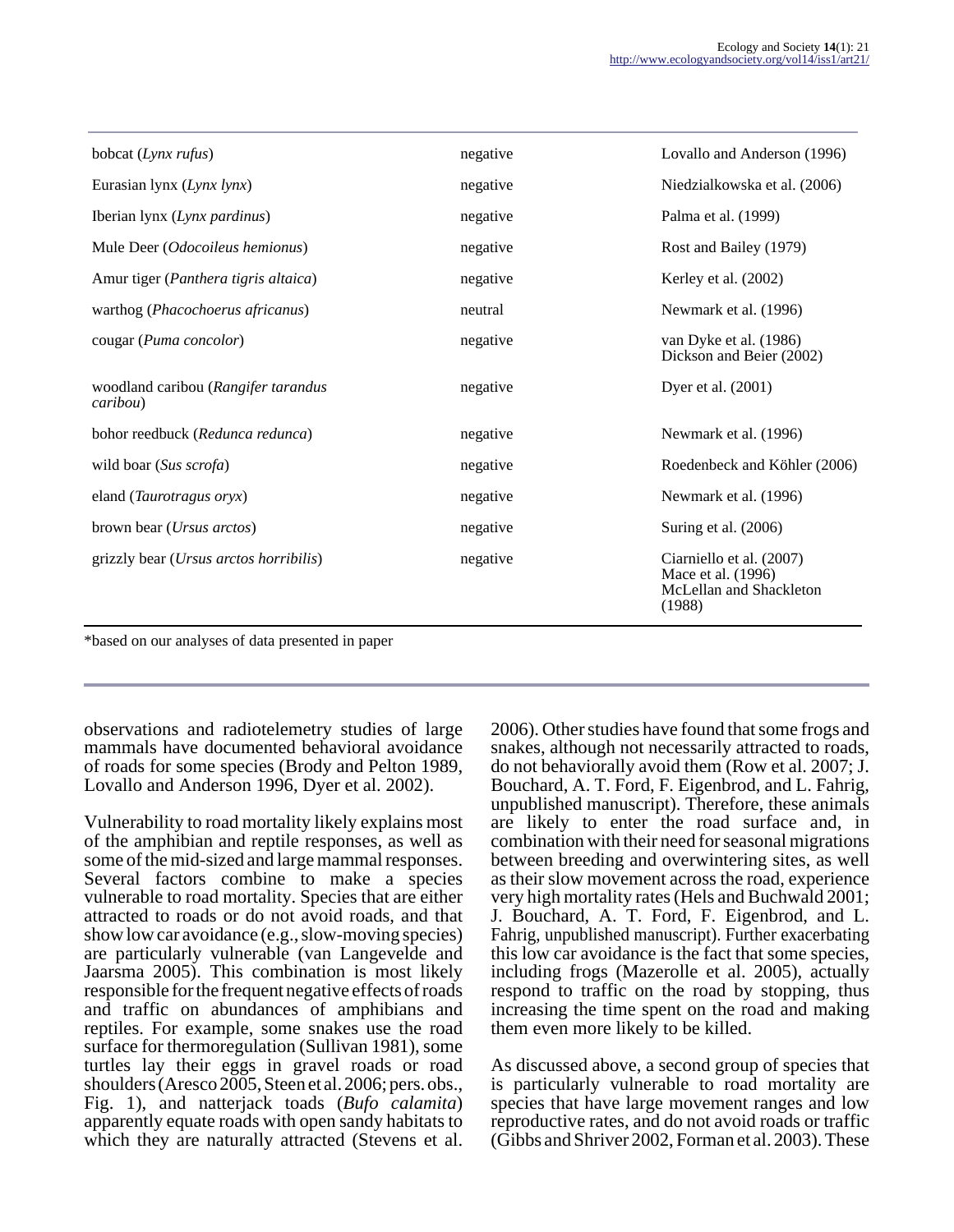**Fig. 1.** A. Snapping turtle (*Chelydra serpentina*) digging a nest on the shoulder of a paved road. B. Snapping turtle killed by traffic on the same road. (Photos courtesy of Ewen Eberhardt.)



attributes interact with the animal's behavioral responses to roads to affect animal abundances. If animals with very large movement ranges do not avoid roads, their high frequency of road crossing leads to a high overall probability of being killed at some point. Because animals with large movement ranges typically have low reproductive rates (e.g., large carnivores), they cannot quickly compensate for higher mortality through higher reproduction, so the mortality leads to population declines. For example, in California, Dickson and Beier (2002) showed that cougars readily cross roads within their territories, i.e., they do not avoid roads. However, cougar territories contain lower road densities than areas without cougars. In Florida, it was shown that road mortality killed over 20% of all cougars (Florida panthers (*Puma concolor*)) (Land and Lotz 1996). Therefore, it seems likely that cougars are absent from areas of high road density because of the high probability of mortality in those areas.

It is important to note that to determine whether a particular negative effect of roads on animal abundance is due to mortality or traffic disturbance, we need information on per capita traffic mortality rates and/or behavioral responses to roads and traffic (preferably both). If we only have information on the distribution of animals with respect to roads, we cannot distinguish between these two causes. Animal numbers may be low near roads and/or in landscapes with high road density either because the mortality rate is high in these

areas, which depresses the populations, or because animals avoid these locations because of the traffic disturbance. Higher mortality rates in roaded areas would support the former (e.g., Fahrig et al. 1995), and analyses of movement paths showing deviations away from roads would support the latter (e.g., Whittington et al. 2004). Note that Roedenbeck et al. (2007) state that distinguishing between these is a priority for road-ecology research: their fourth research question is "What is the relative importance of the different mechanisms by which roads affect population persistence?"

### **REASONS FOR POSITIVE ROAD EFFECTS OR NO ROAD EFFECT**

When animals are attracted to roads for a resource but have the cognitive ability and movement speed to allow them to avoid being killed by vehicles (i. e., car avoidance), there can be a net positive effect of roads on animal abundance. For example, some vultures have high densities near roads, presumably because of the availability of food (road-killed animals) (Table 1) and their ability to lift themselves off the road in time to avoid oncoming traffic (pers. obs.).

Species showing no effect of roads on abundance are those with the inverse of the factors above ("Reasons for negative effects"). Species that avoid going onto roads but are not disturbed by road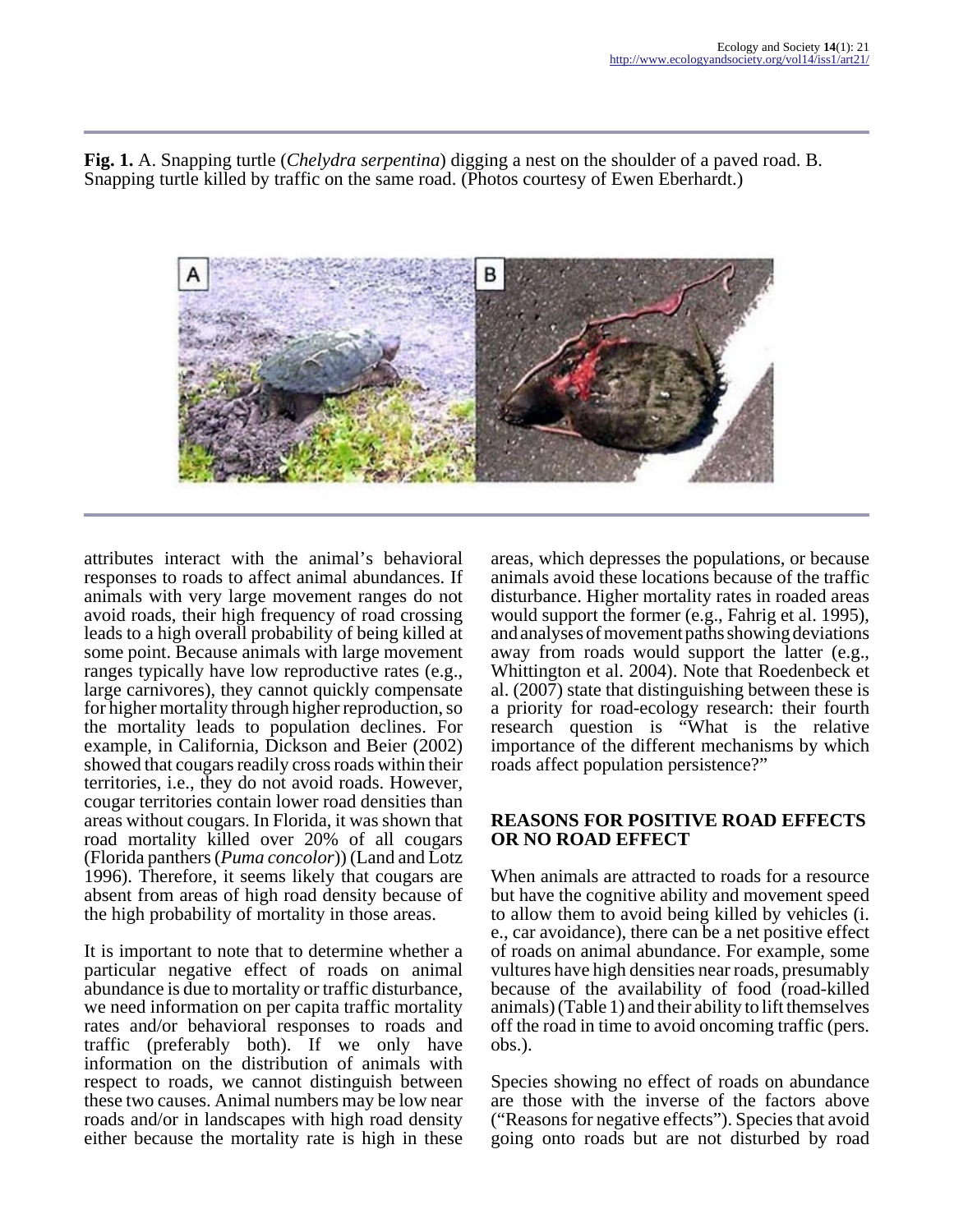traffic, and have small movement ranges, small territory sizes, and high reproductive rates are unlikely to be affected by roads because road mortality is low and viable populations can exist within areas bounded by roads. This combination of conditions likely explains the lack of effect or weak effects for several small birds and small mammals (Table 1).

Finally, if such a species is prey for other species that are negatively affected by roads, the abundance of the prey species may actually be positively related to roads, due to the release from predation in roaded areas. This combination of factors is most likely the cause of the predominantly positive effects of roads on small mammal abundances in Table 1. Several studies have shown that small mammals avoid going onto roads, presumably because of the lack of protective cover (Ford and Fahrig 2008, McGregor et al. 2008), and several predators of small mammals have been shown to be negatively affected by roads, including foxes, badgers, and snakes (Table 1).

# **SYNTHESIS**

The results of the literature review (Table 1) and the information and ideas discussed above are summarized in Fig. 2. This figure represents a set of predictions of the conditions that lead to strong or weak negative or positive effects or no effect of roads and traffic on animal abundance.

Strong negative effects of roads are predicted in four situations. First, any species that is attracted to roads and is unable to avoid individual cars (e.g., species that are too slow moving) should be negatively affected by roads. Second, all species with large movement ranges, low reproductive rates, and low natural densities should be negatively affected by roads and traffic, irrespective of their behavioral response to roads. Those that do not avoid roads and traffic are susceptible to high mortality effects and those that do avoid roads or traffic disturbance or emissions are susceptible to habitat loss, i.e., otherwise suitable habitat becomes inaccessible or underused. Third, smaller animals whose populations are not limited by road-affected predators but who avoid habitat near roads are negatively affected by roads through habitat loss. Finally, small animals whose populations are not limited by road-affected predators, have no road or traffic avoidance, and are not able to avoid oncoming cars show negative responses to roads due to traffic mortality.

Strong positive effects of roads on animal abundance are predicted in two situations. First, roads should produce a net increase in abundance for species that are attracted to roads for an important resource (e.g., food) and are able to avoid oncoming cars. Second, roads should produce a net increase in abundance for species that do not avoid traffic disturbance or emissions (low habitat loss) but do avoid roads (low road mortality), and whose main predators show negative population-level responses to roads (predator release).

The four conditions leading to negative road effects are likely much more common than the two conditions leading to positive road effects, which most likely is the reason that there are five times as many recorded negative road effects as positive road effects (Table 1). Note, however, that this estimate may be biased if researchers purposefully select study species and situations in which they expect a negative effect of roads a priori. The remaining four (of 10) conditions in Fig. 2 lead to either no effect or only a weak positive or negative effect of roads. We hypothesize that this is the reason for the 35% of effects in Table 1 that are neutral or weak.

## **DISCUSSION**

Probably the most surprising result of this study, at least to us, is the very large number of studies, 79 in all, that quantified the relationships between animal abundance and roads or traffic. Before completing this review, we had been under the apparently mistaken impression that very few such studies existed. There are several reasons for this discrepancy. First, 71% (56 of 79) of the studies were published within the last 8 years (since 2000; Table 1), so the impression that there are few population-level studies (see Introduction) is simply outdated. Second, many of the studies we found were not primarily "about" road effects. Roads were included in a set of possible predictor variables, but the author(s) did not focus on roads as the main "story" in the paper, so these papers are not widely known among road ecologists. We found these papers mainly by reading papers that cited wellknown, older road-ecology papers. It is possible that there are still more papers in this category that we have missed in our review. The third reason for the discrepancy is that, although papers showing a lack of animals in roaded areas are in fact evidence for effects of roads on animal abundance, the authors sometimes do not present the work in this way. Rather, it is fairly common to interpret such studies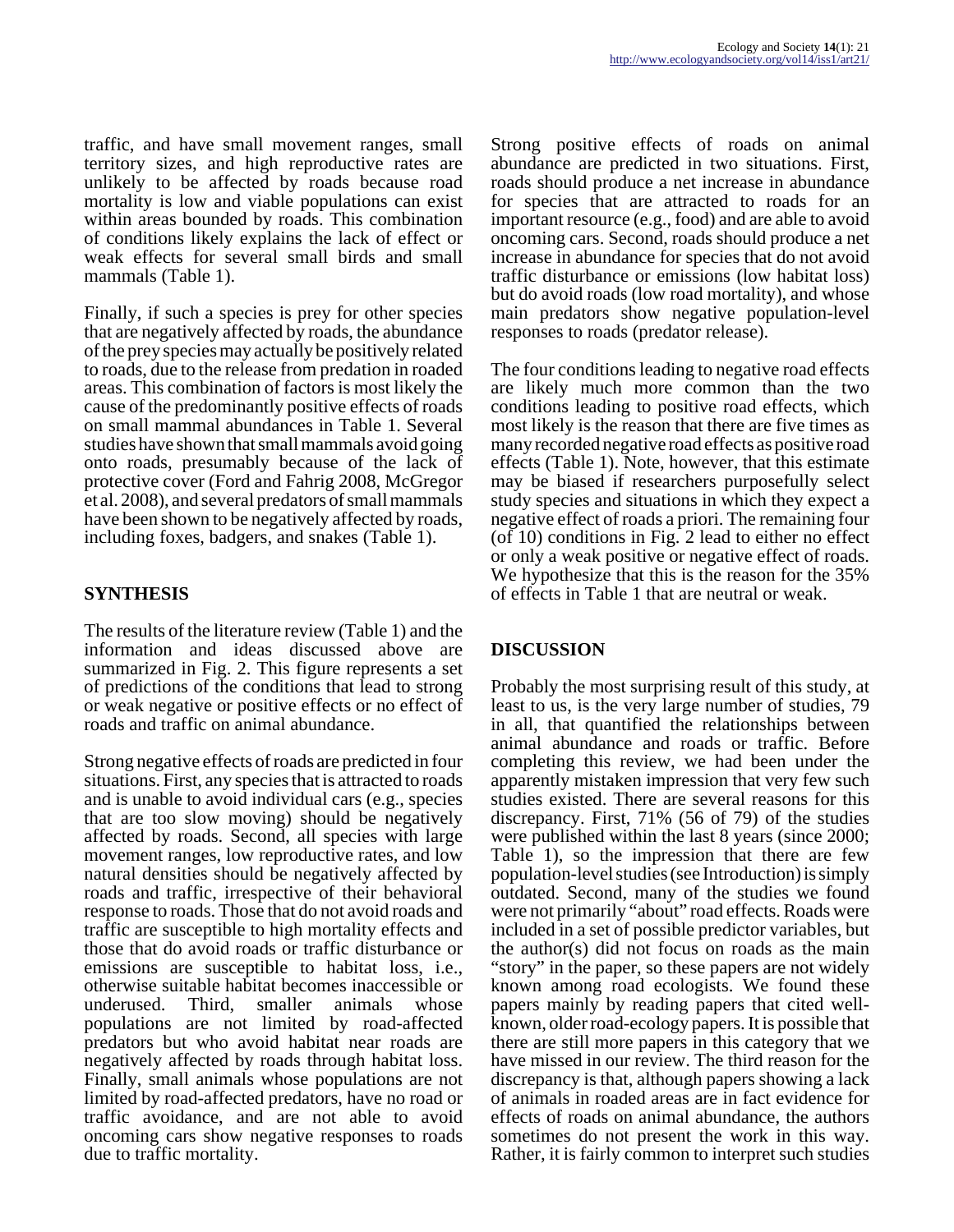**Fig. 2.** Summary of the factors affecting the size and direction of road effects on animal abundance, with 10 possible cases. Each case is defined by all the conditions leading to it through the arrows above. "neg," "pos," and "neut" refer to negative, positive, and neutral effects of roads on abundance (respectively). "m," "h," and "p" refer to the mechanisms creating road effects on the populations: mortality, habitat loss or increase, and predation release (respectively). Mortality and habitat loss are negative effects, and habitat increase and predation release are positive effects of roads on animal abundance. Examples of species in each case are: some turtles and snakes (A), vultures (B), large mammals, some mid-sized mammals, and some large birds (C), some small birds (D and E), small mammals (F, G, H, I), and amphibians (J).

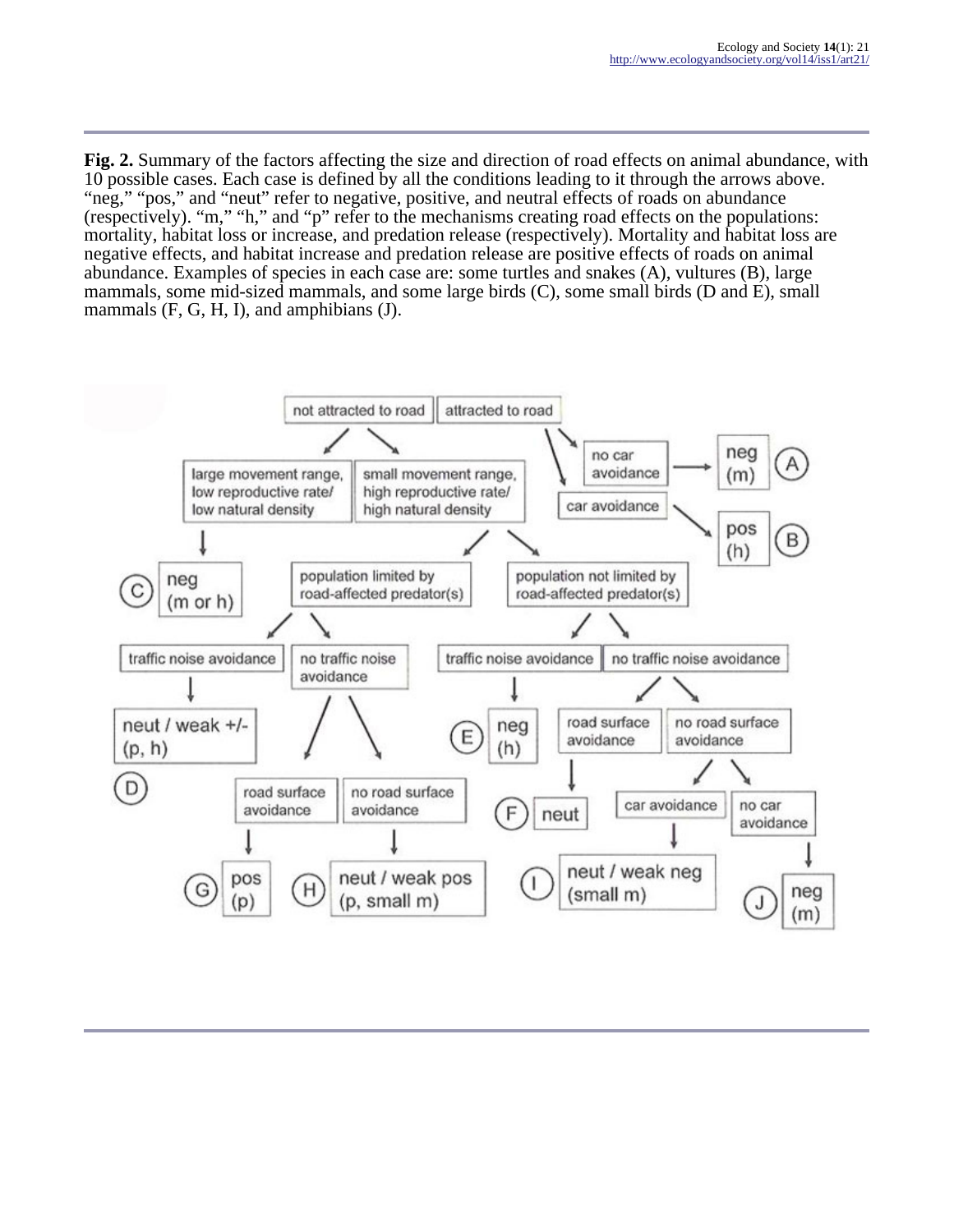as evidence for a behavioral avoidance of roads by these animals. As discussed above, this inference is not valid; the mechanism (mortality or avoidance) for reduced abundance cannot be inferred without additional information. Finally, it may not be widely appreciated that studies of road density in animal territories are actually studies of road effects on animal abundance: if territories have lower road densities than control areas, the corollary is that areas with high road densities have lower abundances (or lower probability of occurrence) than areas with low road densities.

Although our literature review revealed many more studies than we anticipated, the evidence for population-level effects of roads in many of these studies is compromised because of weaknesses in study design. Studies where road effects were not the main interest of the author were typically not designed a priori with the intention of quantifying the effects of roads independent of other variables. Roads or areas of high road density are, therefore, frequently correlated with other variables. For example, if areas of high road density typically have lower habitat amounts, it is not possible to state conclusively that the negative effects of roads are real, i.e., they could be effects of habitat loss. This problem is recognized by some authors (e.g., Houlahan and Findlay 2003, Roedenbeck and Köhler 2006), and is bound to occur in any study in which the sample sites are selected randomly or systematically in space, without attention to the distribution of possible confounding variables. Such correlations are one of the main reasons that road-ecology research generally has low inferential strength (Roedenbeck et al. 2007).

There are three possible solutions to this problem. The first is to select sites while controlling for possible confounding variables. For example, in our study of effects of road density on small mammal abundance, we selected landscapes ranging in road density, but with the constraint that small mammal habitat variables had to be constant across sites and landscapes (Rytwinski and Fahrig 2007). A second approach is to select sites such that road density varies independently of possible confounding variables. For example, Eigenbrod et al. (2008a) purposefully selected landscapes varying widely in traffic density and forest cover such that there was no correlation across landscapes between these two variables. This was accomplished by searching for landscapes with unusual combinations such as both high traffic density and high forest cover. These first

two approaches are termed "mensurative experiments." The final and arguably best solution is to conduct a full "before–after–control–impact" (BACI) experiment in which animal abundance is studied for several years both before and after road construction, at both control and road construction sites (Roedenbeck et al. 2007). This sort of study is extremely rare; we are aware of a few before–after studies of animal use of road mitigation structures, but we are not aware of any road BACI studies on animal abundance. Therefore, despite the large number of studies in Table 1, there is still an urgent need for well-designed studies of road effects on animal abundance.

Although derived from the existing literature, the predictions in Fig. 2 still need to be tested with independent data. This requires obtaining not only information on road effects on population abundance, but also information on the species' movement range and its behavioral responses to roads, traffic emissions, and oncoming vehicles, and in some cases, information on the population responses of its major predators to roads and traffic. Although some of this information is available for some species, usually the full set is not available for a particular species. In addition, we emphasize that information on behavioral responses to roads needs to be clearly distinguished from information on road mortality (Karlsson et al. 2007). For example, deMaynadier and Hunter (2000) showed reduced salamander movements and Noordijk et al. (2006) showed reduced ground beetle movements across roads, but their sampling methods did not allow them to determine whether this reduction was due to mortality or avoidance, so this information cannot be used in testing predictions in Fig. 2.

On first reading, it may seem that our synthesis and the predictions in Fig. 2 miss one of the main mechanisms proposed for negative population-level effects of roads, namely the movement barrier effect, or reduction in landscape connectivity. If roads are a barrier to animal movement, they should reduce animal abundance by fragmenting habitat, thus increasing local extinction rate and reducing colonization rate, and by reducing animal access to critical resources (Jaeger et al. 2005). These processes are actually subsumed within the main effects of mortality and traffic disturbance because both of these processes result in an underutilization of the available habitat. In fact, Eigenbrod et al. (2008b) showed that "accessible habitat," defined as the habitat available to pond-dwelling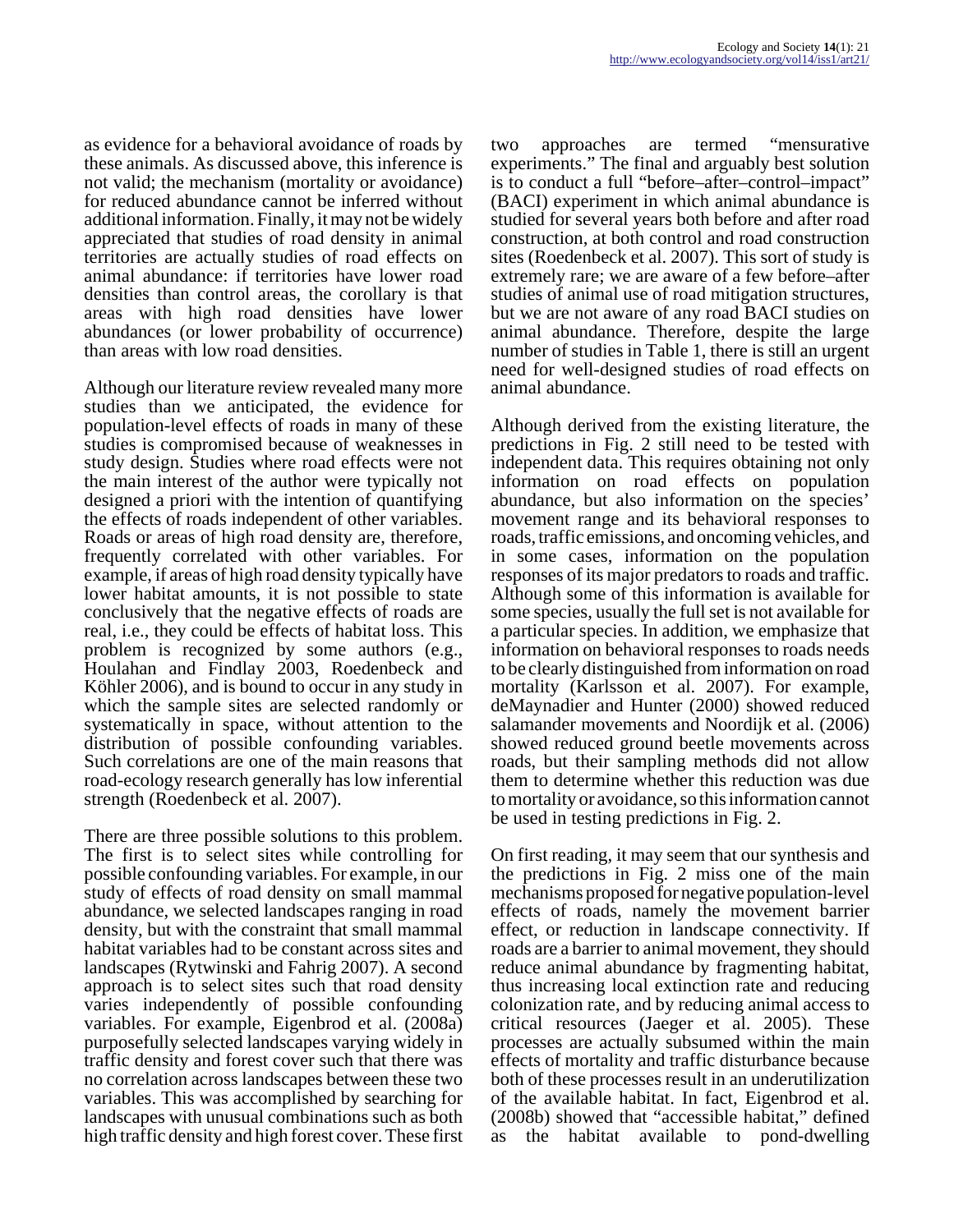amphibians without individuals needed to cross a major road, was a better predictor of amphibian species richness than simply the amount of habitat within some distance of the ponds. This reduction in species richness is likely caused by lack of immigration to ponds with low amounts of accessible habitat, where the low immigration may be due to either mortality of individuals attempting to cross the road, or avoidance of the road due to traffic noise or other emissions. Note again that when the road presents a physical barrier to movement, e.g., because of fencing along the road, the effect on the population is equivalent to the animal showing an extremely strong behavioral avoidance of the road itself.

In conclusion, our review of the empirical literature revealed many more population-level studies on road effects than we were initially expecting based on statements in the literature (Underhill and Angold 2000, Roedenbeck et al. 2007). Studies have been conducted on a wide range of taxa, and overall there is strong evidence for negative effects of roads at the population level. Although more research in this area is still needed because of the issues discussed above, it seems the evidence is certainly strong enough to merit routine consideration of mitigation of these effects in road construction and maintenance projects. The synthesis in Fig. 2 suggests that appropriate mitigation will depend on whether the species of concern in a particular instance are affected mainly through road mortality or through traffic disturbance. Fencing and wildlife crossings (ecopassages) can be used to mitigate road effects for species affected mainly through mortality (amphibians, reptiles, some mammals), whereas road and traffic effects on species affected mainly through traffic disturbance (birds, some large mammals) can likely only be mitigated by reducing road and traffic density in the landscape. Finally, we note that the large base of research on population-level effects is sufficient to justify increased research attention to the other questions raised in the Rauischholzhausen agenda (Roedenbeck et al. 2007) such as: what is the relative importance of road effects vs. other impacts on population persistence (e.g., Eigenbrod et al. 2008a) and under what circumstances can road effects be mitigated (van der Ree et al. 2007)?

*Responses to this article can be read online at: [http://www](http://www.ecologyandsociety.org/vol14/iss1/art21/responses/).ecologyandsociety.org/vol14/iss1/art21/ responses/*

### **Acknowledgments:**

*This work was supported by the Natural Sciences and Engineering Research Council of Canada (NSERC) and the Canada Foundation for Innovation. We thank two anonymous reviewers for their helpful suggestions.*

## **LITERATURE CITED**

**Adams, L. W., and A. D. Geis.** 1983. Effects of roads on small mammals. *Journal of Applied Ecology* **20**:403–415.

**Altrichter, M., and G. I. Boaglio.** 2004. Distribution and relative abundance of peccaries in the Argentine Chaco: associations with human factors. *Biological Conservation* **116**:217–225.

**Anthongy, R. G., and F. B. Isaacs.** 1989. Characteristics of bald eagle nest sites in Oregon. *Journal of Wildlife Management* **53**:148–159.

**Aresco, M. J.** 2005. The effect of sex-specific terrestrial movements and roads on the sex ratio of<br>freshwater turtles. *Biological Conservation*  $Biological$  *Conservation* **123**:37–44.

**Barnes, R. F. W., K. L. Barnes, P. T. Alers, and A. Blom.** 1991. Man determines the distribution of elephants in the rain forests of north-eastern Gabon. *African Journal of Ecology* **29**:54–63.

**Boarman, W. I., and M. Sazaki.** 2006. A highway's road-effect zone for desert tortoises (*Gopherus agassizii*). *Journal of Arid Environments* **65**:94– 101.

**Brody, A. J., and M. R. Pelton.** 1989. Effects of roads on black bear movements in western North Carolina. *Wildlife Society Bulletin* **17**:5–10.

**Carr, L. W., and L. Fahrig.** 2001. Effect of road traffic on two amphibian species of differing vagility. *Conservation Biology* **15**:1071–1078.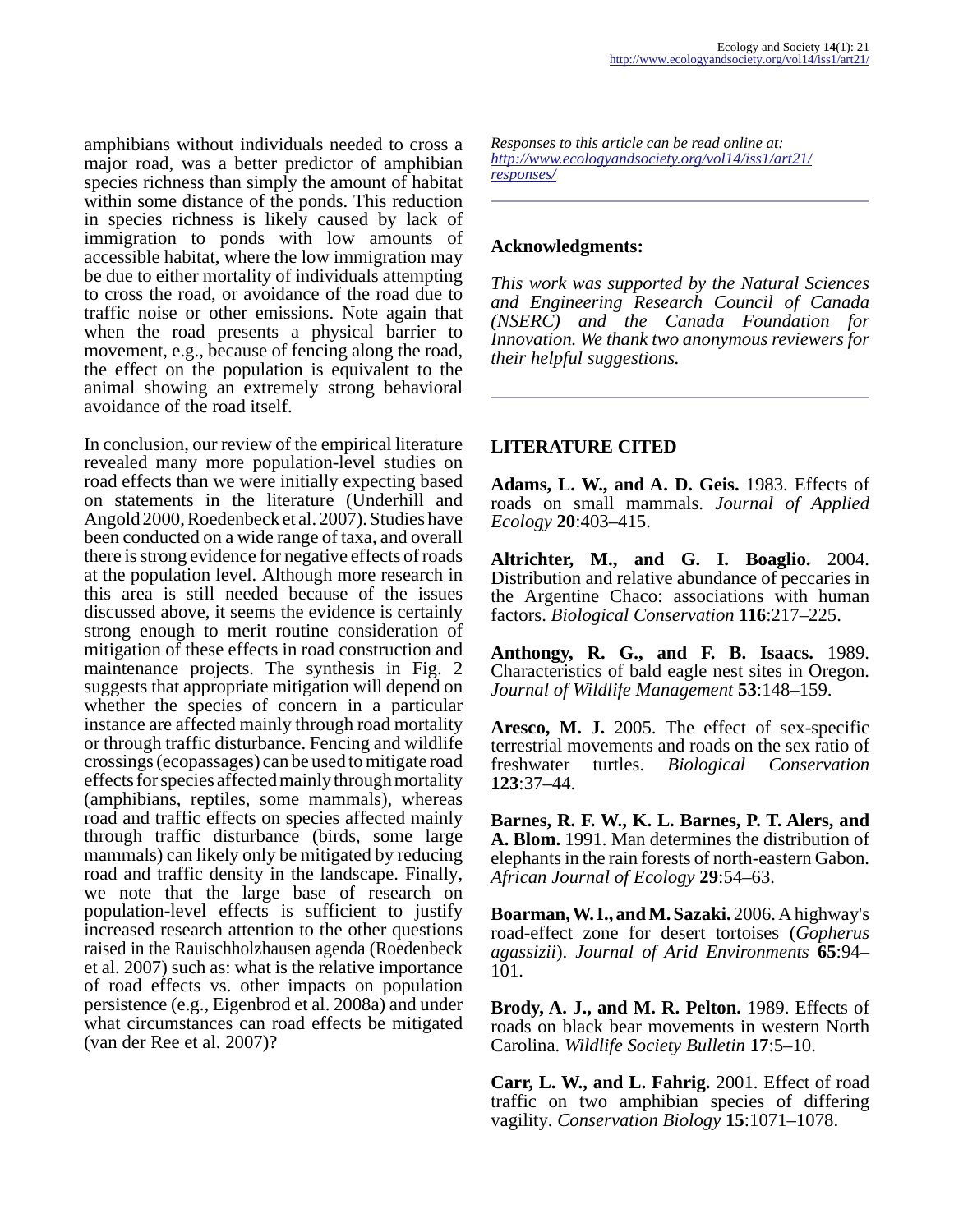**Ciarniello, L. M., M. S. Boyce, D. C. Heard, and D. R. Seip.** 2007. Components of grizzly bear habitat selection: density, habitats, roads, and mortality risk. *Journal of Wildlife Management* **71**:1446–1457.

**Coleman, J. S., and J. D. Fraser.** 1989. Habitat use and home ranges of black and turkey vultures. *Journal of Wildlife Management* **53**:782–792.

**de Maynadier, P. G., and M. L. Hunter.** 2000. Road effects on amphibian movements in a forested landscape. *Natural Areas Journal* **20**:56–65.

**Dickson, B. G., and P. Beier.** 2002. Home-range and habitat selection by adult cougars in southern California. *Journal of Wildlife Management* **66**:1235–1245.

**Dyer, S. J., J. P. O'Neill, S. M. Wasel, and S. Boutin.** 2001. Avoidance of industrial development by woodland caribou. *Journal of Wildlife Management* **65**:531–542.

**Dyer, S. J., J. P. O'Neill, S. M. Wasel, and S. Boutin.** 2002. Quantifying barrier effects of roads and seismic lines on movements of female woodland caribou in northeastern Alberta. *Canadian Journal of Zoology* **80**:839–845.

**Eigenbrod, F., S. J. Hecnar, and L. Fahrig.** 2008a. The relative effects of road traffic and forest cover on anuran populations. *Biological Conservation* **141**:35–46.

**Eigenbrod, F., S. J. Hecnar, and L. Fahrig.** 2008b. Accessible habitat: an improved measure of the effects of habitat loss and roads on wildlife populations. *Landscape Ecology* **23**:159–168.

**Fahrig, L., J. H. Pedlar, S. E. Pope, P. D. Taylor and J. F. Wegner.** 1995. Effect of road traffic on amphibian density. *Biological Conservation* **73**:177–182.

**Findlay, C. S., and J. Bourdages.** 2000. Response time of wetland biodiversity to road construction on adjacent lands. *Conservation Biology* **14**:86–94.

**Findlay, C. S., and J. Houlahan.** 1997. Anthropogenic correlates of species richness in southeastern Ontario wetlands. *Conservation Biology* **11**:1000–1009.

**Ford, A. T. and L. Fahrig.** 2008. Movement patterns of eastern chipmunks (*Tamias striatus*) near roads. *Journal of Mammalogy* **89**:895–903.

**Forman R. T. T., B. Reineking, and A. M. Hersperger.** 2002. Road traffic and nearby grassland bird patterns in a suburbanizing landscape. *Environmental Management* **29**:782– 800.

**Forman, R. T. T., D. Sperling, J. A. Bissonette, A. P. Clevenger, C. D. Cutshall, V. H. Dale, L. Fahrig, R. France, C. R. Goldman, K. Heanue, J. A. Jones, F. J. Swanson, T. Turrentine, and T. C. Winter.** 2003. *Road ecology: science and solutions.* Island Press, Washington, D.C., USA.

**Fowle, S. C.** 1990. *The painted turtle in the Mission Valley of western Montana.* Dissertation, University of Montana, Missoula, Montana, USA.

**Fuller, T. K.** 1989. Population dynamics of wolves in North-central Minnesota. *Wildlife Monographs* **105**:1–41.

**Garland, T., and W. G. Bradley.** 1984. Effects of a highway on Mojave Desert rodent populations. *American Midland Naturalist* **111**:47–56.

**Gibbs, J. P., and W. G. Shriver.** 2002. Estimating the effects of road mortality on turtle populations. *Conservation Biology* **16**:1647–1652.

**Hels, T., and E. Buchwald.** 2001. The effect of road kills on amphibian populations. *Biological Conservation* **99**:331–340.

**Houlahan, J. E., and C. S. Findlay.** 2003. The effects of adjacent land use on wetland amphibian species richness and community composition. *Canadian Journal of Fisheries and Aquatic Sciences* **60**:1078–1094.

**Huijser, M. P., and P. J. M. Bergers.** 2000. The effect of roads and traffic on hedgehogs (*Erinaceus europaeus*) populations. *Biological Conservation* **95**:111–116.

**Jaeger, J. A. G., J. Bowman, J. Brennan, L. Fahrig, D. Bert, J. Bouchard, N. Charbonneau, K. Frank, B. Gruber, and K. Tluk von Toschanowitz.** 2005. Predicting when animal populations are at risk from roads: an interactive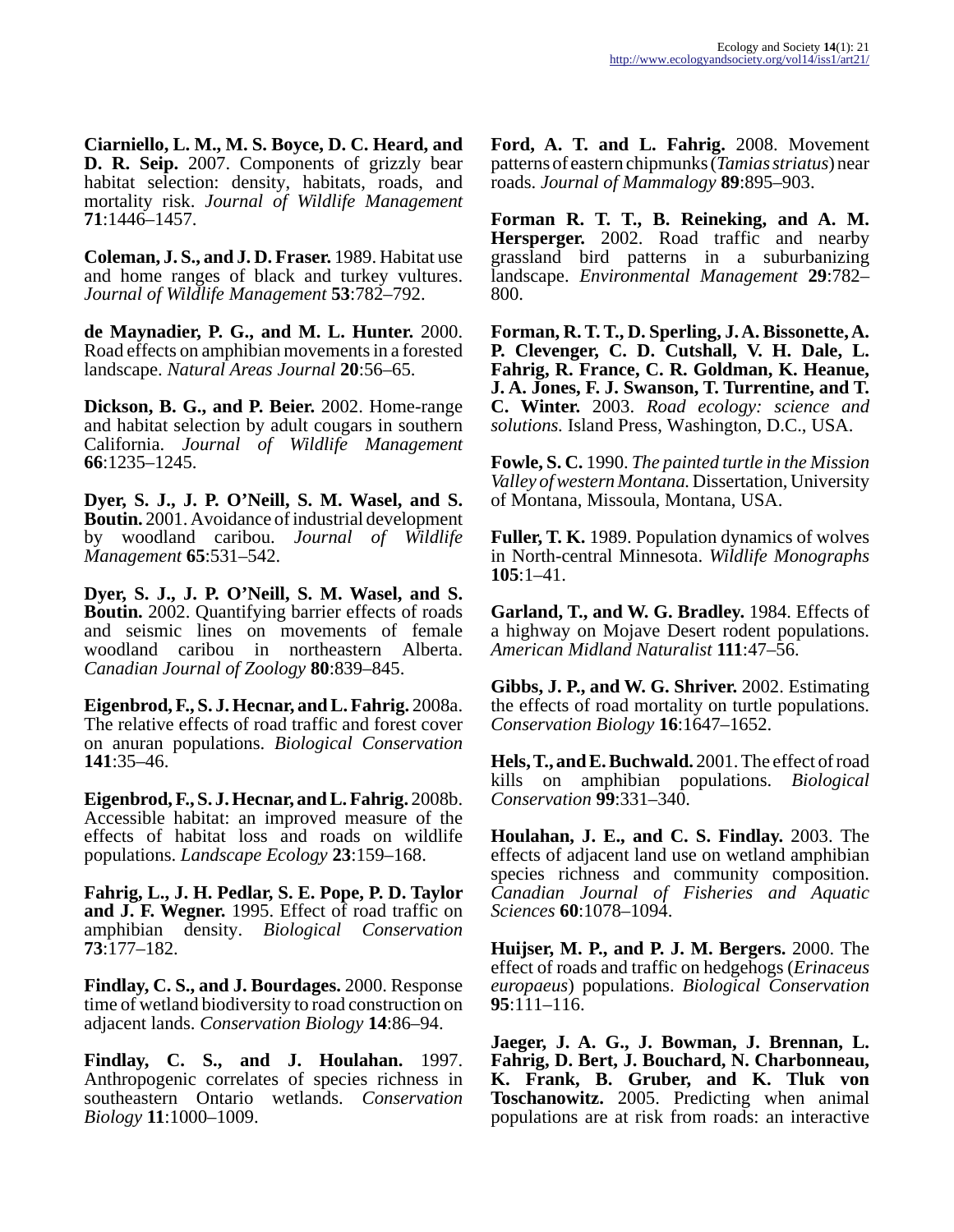model of road avoidance behavior. *Ecological Modeling* **185**:329–348.

**Jaeger, J. A. G., and L. Fahrig.** 2004. Under what conditions do fences reduce the effects of roads on population persistence? *Conservation Biology* **18**:1651–1657.

**Jedrzejewski, W., M. Niedzialkowska, S. Nowak, and B. Jedrzejewska.** 2004. Habitat variables associated with wolf (*Canis lupus*) distribution and abundance in northern Poland. *Diversity and Distributions* **10**:225–233.

**Jensen, W. F., T. K. Fuller, and W. L. Robinson.** 1986. Wolf (*Canis lupus*) distribution on the Ontario–Michigan border near Sault Ste. Marie. *Canadian Field-Naturalist* **100**:363–366.

**Johnson, W. C., and S. K. Collinge.** 2004. Landscape effects on black-tailed prairie dog colonies. *Biological Conservation* **115**:487–497.

**Karlsson J., H. Brøseth, H. Sand, and H. Andrén.** 2007. Predicting occurrence of wolf territories in Scandinavia. *Journal of Zoology* **272**:276–283.

**Kerley, L. L., J. M. Goodrich, D. G. Miquelle, E. N. Smirnov, H. B. Quigley, and M. G. Hornocker.** 2002. Effects of roads and human disturbance on Amur tigers. *Conservation Biology* **16**:97–108.

**King, C. M., J. G. Innes, M. Flux, M. O. Kimberley, J. R. Leathwick, and D. S. Williams**. 1996. Distribution and abundance of small mammals in relation to habitat in Pureora Forest Park. *New Zealand Journal of Ecology* **20**:215–240

**Koivula, M. J., and H. J. W. Vermeulen.** 2005. Highways and forest fragmentation—effects on carabid beetles (Coleoptera, Carabidae). *Landscape Ecology* **20**:911–926.

**Kuitunen, M. T., J. Viljanen, E. Rossi, and A. Stenroos.** 2003. Impact of busy roads on breeding success in pied flycatchers *Ficedula hypoleuca*. *Environmental Management* **31**:79–85.

**Kunkel, K. E., and D. H. Pletscher.** 2000. Habitat factors affecting vulnerability of moose to predation by wolves in southeastern British Columbia. *Canadian Journal of Zoology* **78**:150–157.

**Land, D., and M. Lotz.** 1996. Wildlife crossing designs and use by Florida panthers and other wildlife in southwest Florida. *In* G. L. Evink, P. Garrett, D. Zeigler, and J. Berry, editors. *Proceedings of the 1996 International Conference on Wildlife Ecology and Transportation.* State of Florida Department of Transportation Environmental Management Office, Tallahassee, Florida, USA. [online] URL: [http://www.icoet.net/ICOWET/96pr](http://www.icoet.net/ICOWET/96proceedings.asp) [oceedings.asp.](http://www.icoet.net/ICOWET/96proceedings.asp)

**Loehle, C., T. B. Wigley, P. A. Shipman, S. F. Fox, S. Rutzmoser, R. E. Thill, and M. A. Melchiors.** 2005. Herpetofaunal species richness responses to forest landscape structure in Arkansas. *Forest Ecology and Management* **209**:293–308.

**Lovallo, M. J., and E. M. Anderson.** 1996. Bobcat movements and home ranges relative to roads in Wisconsin. *Wildlife Society Bulletin* **24**:71–76.

**Luce, A., and M. Crowe.** 2001. Invertebrate terrestrial diversity along a gravel road on Barrie Island, Ontario, Canada. *Great Lakes Entomologist* **34**:55–60.

**Mace, R. D., J. S. Waller, T. L. Manley, L. J. Lyon, and H. Zurring.** 1996. Relationships among grizzly bears, roads, and habitat in the Swan Mountains, Montana. *The Journal of Applied Ecology* **33**:1395–1404.

**Mazerolle, M. J., M. Huot, and M. Gravel.** 2005. Behavior of amphibians on the road in response to car traffic. *Herpetologica* **61**:380–388.

**McAlpine, C. A., J. R. Rhodes, J. G. Callaghan, M. E. Bowen, D. Lunney, D. L. Mitchell, D. V. Pullar, and H. P. Possingham.** 2006. The importance of forest area and configuration relative to local habitat factors for conserving forest mammals: a case study of koalas in Queensland, Australia. *Biological Conservation* **132**:153–165.

**McGregor, R. L., D. J. Bender, and L. Fahrig.** 2008. Do small mammals avoid roads because of the traffic? *Journal of Applied Ecology* **45**:117–123.

**McLellan, B. N., and D. M. Shackleton.** 1988. Grizzly bears and resource-extraction industries: effects of roads on behavior, habitat use and demography. *Journal of Applied Ecology* **25**:451– 460.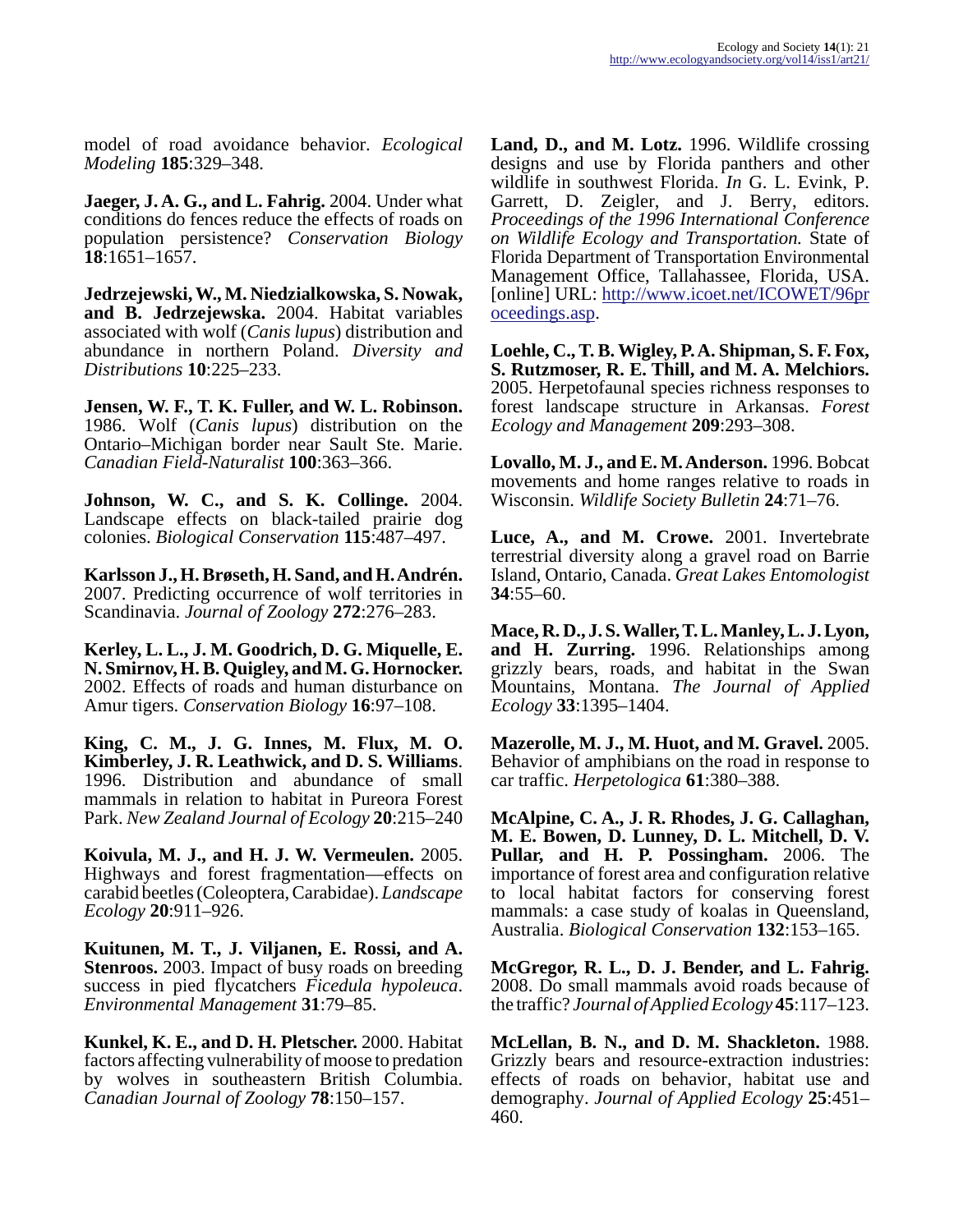**Mech, L. D., S. H. Fritts, G. L. Radde, and W. J. Paul.** 1988. Wolf distribution and road density in Minnesota. *Wildlife Society Bulletin* **16**:85–87.

**Mladenoff, D. J., T. A. Sickley, R. G. Haight, and A. P. Wydeven.** 1995. A regional landscape analysis and prediction of favourable Gray Wolf habitat in the northern Great-Lakes region. *Conservation Biology* **9**:279–294.

**Mowat, G.** 2006. Winter habitat associations of American martens *Martes americana* in interior wet-belt forests. *Wildlife Biology* **12**:51–61.

**Mumme, R. L., S. J. Schoech, G. E. Woolfenden, and J. W. Fitzpatrick.** 2000. Life and death in the fast line: demographic consequences of road mortality in the Florida Scrub-Jay. *Conservation Biology* **14**:501–512.

**Munguira, M. L., and J. A. Thomas.** 1992. Use of road verges by butterfly and burnet populations, and the effect of roads on adult dispersal and mortality. *Journal of Applied Ecology* **29**:316–329.

**Newmark, W. D., J. I. Boshe, H. I. Sariko, and G. K. Makumbule.** 1996. Effects of a highway on large mammals in Mikumi National Park, Tanzania. *African Journal of Ecology* **34**:15–31.

**Niedzialkowska, M., W. Jedrzejewski, R. W. Myslajek, S. Nowak, B. Jedrzejewska, and K. Schmidt.** 2006. Environmental correlates of Eurasian lynx occurrence in Poland—large scale census and GIS mapping. *Biological Conservation* **133**:63–69.

**Noordijk, J., D. Prins, M. de Jonge, and R. Vermeulen.** 2006. Impact of a road on the movements of two ground beetle species (Coleoptera: Carabidae). *Entomologica Fennica* **17**:276–283.

**Norling, B. S., S. H. Anderson, and W. A. Hubert.** 1992. Roost sites used by Sandhill Crane staging along the Platte River, Nebraska. *Great Basin Naturalist* **52**:253–261.

**Nyström, P., L. Birkedal, C. Dahlberg, and C. Brönmark.** 2002. The declining spadefoot toad *Pelobates fuscus*: calling site choice and conservation. Ecography **25**: 488–498.

**Nyström, P., J. Hansson, J. Månsson, M.**

**Sundstedt, C. Reslow, and A. Broström.** 2007. A documented amphibian decline over 40 years: possible causes and implications for species recovery. *Biological Conservation* **138**:399–411.

**Palma, L., P. Beja, and M. Rodrigues.** 1999. The use of sighting data to analyse Iberian lynx habitat and distribution. *Journal of Applied Ecology* **36**:812–824.

**Parris, K. M.** 2006. Urban amphibian assemblages as metacommunities. *Journal of Animal Ecology* **75**:757– 764.

**Paruk, J. D.** 1987. Habitat utilization by bald eagles wintering along the Mississippi River (USA). *Transactions of the Illinois State Academy of Science* **80**:333–342.

**Pellet, J., A. Guisan, and N. Perrin.** 2004a. A concentric analysis of the impact of urbanization on the threatened European tree frog in an agricultural landscape. *Conservation Biology* **18**:1599–1606.

**Pellet, J., S. Hoehn, and N. Perrin.** 2004b. Multiscale determinants of tree frog (*Hyla arborea* L.) calling ponds in western Switzerland. *Biodiversity and Conservation* **13**:2227–2235.

**Peris, S. J., and M. Pescador.** 2004. Effects of traffic noise on passerine populations in Mediterranean wooded pastures. *Applied Acoustics* **65**:357–366.

**Pocock, Z., and R. E. Lawrence.** 2005. How far into a forest does the effect of a road extend? Defining road edge effect in eucalyupt forests of south-eastern Australia. Pages 397–405 *in* C. L. Irwin, P. Garrett, and K. P. McDermott, editors. *Proceedings of the 2005 International Conference on Ecology and Transportation.* Center for Transportation and Environment, North Carolina State University, Raleigh, North Carolina, USA.

**Porej, D., M. Micacchion, and T. E. Hetherington.** 2004. Core terrestrial habitat for conservation of local populations of salamanders and wood frogs in agricultural landscapes. *Biological Conservation* **120**:399–409.

**Reijnen, R., R. Foppen, and H. Meeuwsen.** 1996. The effects of traffic on the density of breeding birds in dutch agricultural grasslands. *Biological Conservation* **75**:255–260.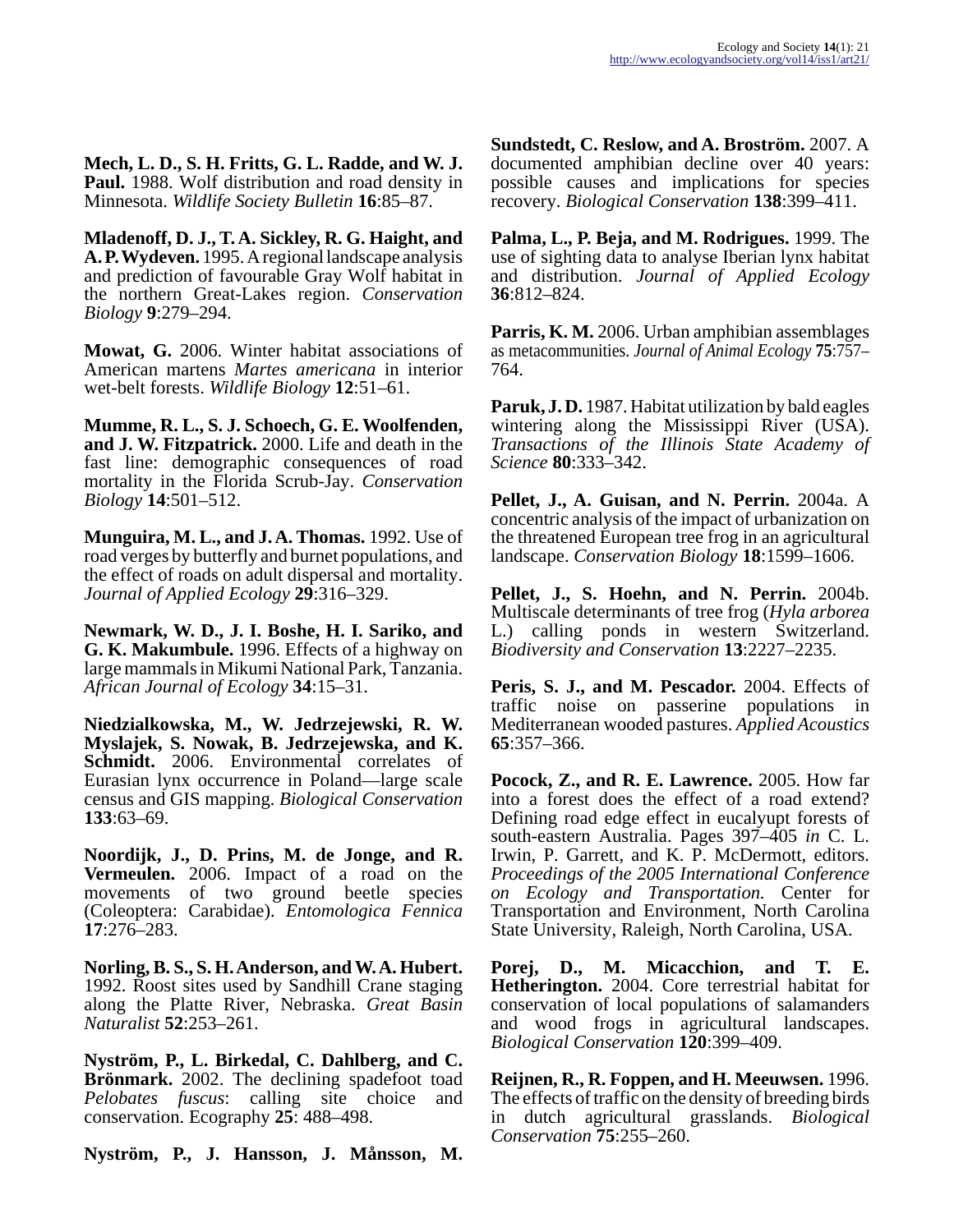**Rheindt, F. E.** 2003. The impact of roads on birds: does song frequency play a role in determining susceptibility to noise pollution? *Journal für Ornithologie* **144**: 295–306.

**Roedenbeck, I. A., L. Fahrig, C. S. Findlay, J. E. Houlahan, J. A. G. Jaeger, N. Klar, S. Kramer-Schadt, and E. A. van der Grift.** 2007. The Rauischholzhausen agenda for road ecology. *Ecology and Society* **12**(1): 11. [online] URL: [http:](http://www.ecologyandsociety.org/vol12/iss1/art11/) [//www.ecologyandsociety.org/vol12/iss1/art11/.](http://www.ecologyandsociety.org/vol12/iss1/art11/)

**Roedenbeck, I. A., and W. Köhler.** 2006. Effekte der Landschaftszerschneidung auf die Unfallhäufigkeit und Bestandsdichte von Wildtierpopulationen.<br>2006. Naturschutz und Landschaftsplanung 2006. *Naturschutz und Landschaftsplanung* **38**:314–322.

**Roedenbeck, I. A., and P. Voser.** 2008. Effects of roads on spatial distribution, abundance and mortality of brown hare (*Lepus europaeus*) in Switzerland. *European Journal of Wildlife Research* **54**:425–437.

**Rosa, S., and J. Bissonette.** 2007. Roads and desert small mammal communities: positive interaction? Pages 562–566 *in* C. L. Irwin, D. Nelson, and K. P. McDermott, editors. *Proceedings of the 2007 International Conference on Ecology and Transportation.* Center for Transportation and Environment, North Carolina State University, Raleigh, North Carolina, USA.

**Rost, G. R., and J. A. Bailey.** 1979. Distribution of mule deer and elk in relation to roads. *Journal of Wildlife Management* **43**:634–641.

**Row, J. R., G. Blouin-Demers, and P. J. Weatherhead.** 2007. Demographic effects of road mortality in black ratsnakes (*Elaphe obsoleta*). *Biological Conservation* **137**:117–124.

**Rudolph, D. C., S. J. Burgdorf, R. N. Conner, and R. R. Schaefer.** 1999. Preliminary evaluation of the impact of roads and associated vehicular traffic on snake populations in eastern Texas. *In* G. L. Evink, P. Garrett, and D. Ziegler, editors. *Proceedings of the Third International Conference on Wildlife Ecology and Transportation, FL-ER-73-99*. Florida Department of Transportation, Tallahassee, Florida, USA. [online] URL: [http://www.icoet.net/ICOWET](http://www.icoet.net/ICOWET/99proceedings.asp) [/99proceedings.asp](http://www.icoet.net/ICOWET/99proceedings.asp).

**Rytwinski, T., and L. Fahrig.** 2007. Effect of road density on abundance of white-footed mice. *Landscape Ecology* **22**:1501–1512.

**Semlitsch, R. D., T. J. Ryan, K. Hamed, M. Chatfield, B. Drehman, N. Pekarek, M. Spath, and A. Watland.** 2007. Salamander abundance along road edges and within abandoned logging roads in Appalachian forests. *Conservation Biology* **21**:159–167.

**Skidds, D. E., F. C. Golet, P. W. C. Paton, and J. C. Mitchell.** 2007. Habitat correlates of reproductive effort in wood frogs and spotted salamanders in an urbanizing watershed. *Journal of Herpetology* **41**:439–450.

**Steen, D. A., M. J. Aresco, S. G. Beilke, B. W. Compton, E. P. Condon, C. K. Dodd, H. Forrester, J. W. Gibbons, J. L. Greene, G. Johnson, T. A. Langen, M. J. Oldham, D. N. Oxier, R. A. Saumure, F. W. Schueler, J. M. Sleeman, L. L. Smith, J. K. Tucker, and J. P. Gibbs.** 2006. Relative vulnerability of female turtles to road mortality. *Animal Conservation* **9**:269–273.

**Steen, D. A., L. L. Smith, L. M. Conner, J. C. Brock, and S. K. Hoss.** 2007. Habitat use of sympatric rattlesnake species within the Gulf Coastal Plain. *Journal of Wildlife Management* **71**:759–764.

**Stevens, V. M., E. Leboulengé, R. A. Wesselingh, and M. Baguette.** 2006. Quantifying functional connectivity: experimental assessment of boundary permeability for the natterjack toad (*Bufo calamita*). *Oecologia* **150**:161–171.

**Sullivan, B. K.** 1981. Observed differences in body temperature and associated behaviour of four snake species. *Journal of Herpetology* **15**:245–246.

**Sullivan, B. K.** 2000. Long-term shifts in snake populations: a California site revisited. *Biological Conservation* **94**:321–325.

**Suring, L. H., S. D. Farley, G. V. Hilderbrand, M. I. Goldstein, S. Howlin, and W. P. Erickson.** 2006. Patterns of landscape use by female brown bears on the Kenia Peninsula, Alaska. *Journal of Wildlife Management* **70**:1580–1587.